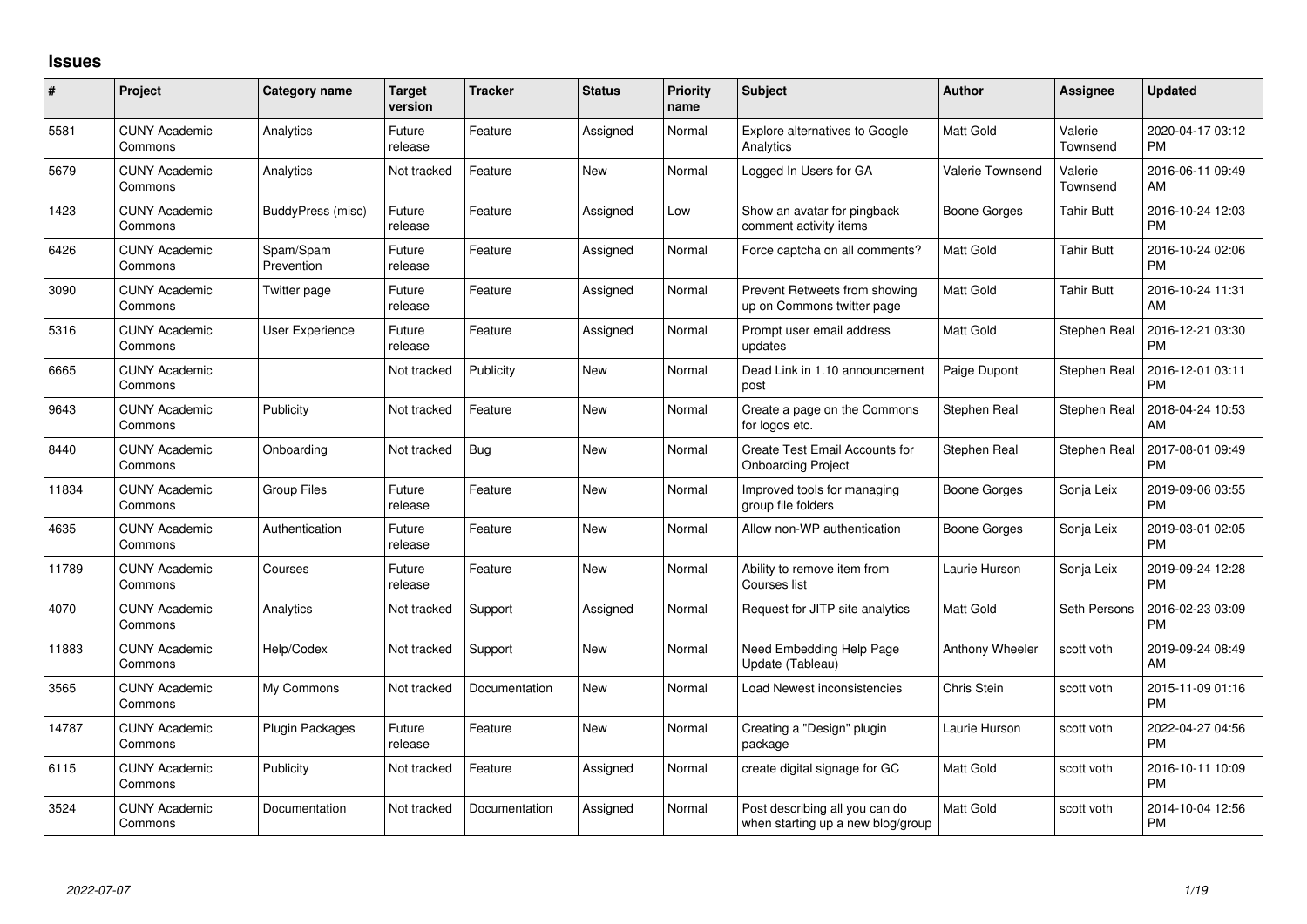| #     | Project                         | <b>Category name</b>        | <b>Target</b><br>version | <b>Tracker</b> | <b>Status</b>        | Priority<br>name | <b>Subject</b>                                                                                                                                        | Author                 | <b>Assignee</b>     | <b>Updated</b>                |
|-------|---------------------------------|-----------------------------|--------------------------|----------------|----------------------|------------------|-------------------------------------------------------------------------------------------------------------------------------------------------------|------------------------|---------------------|-------------------------------|
| 636   | <b>CUNY Academic</b><br>Commons | WordPress (misc)            | Not tracked              | Support        | Assigned             | Normal           | Create Lynda.com-like Table of<br>Contents for Prospective Tutorial<br><b>Screencasts</b>                                                             | <b>Matt Gold</b>       | scott voth          | 2016-02-23 03:12<br><b>PM</b> |
| 9908  | <b>CUNY Academic</b><br>Commons |                             | Not tracked              | Feature        | <b>New</b>           | Normal           | Is it possible to send email<br>updates to users (or an email<br>address not on the list) for only a<br>single page AFTER being<br>prompted?          | <b>Michael Shields</b> | scott voth          | 2018-06-11 01:34<br><b>PM</b> |
| 4222  | <b>CUNY Academic</b><br>Commons | <b>User Experience</b>      | Future<br>release        | Design/UX      | New                  | Normal           | Add information to 'Delete<br>Account' page                                                                                                           | Samantha Raddatz       | scott voth          | 2015-06-26 11:35<br>AM        |
| 14394 | <b>CUNY Academic</b><br>Commons |                             | Not tracked              | Feature        | <b>New</b>           | Normal           | Commons News Site - redesign                                                                                                                          | scott voth             | scott voth          | 2021-09-14 10:46<br>AM        |
| 12247 | <b>CUNY Academic</b><br>Commons | Publicity                   | Not tracked              | Support        | <b>New</b>           | Normal           | Screenshot of First Commons<br>Homepage                                                                                                               | scott voth             | scott voth          | 2020-01-14 12:08<br><b>PM</b> |
| 2612  | <b>CUNY Academic</b><br>Commons |                             | Not tracked              | Publicity      | Assigned             | Normal           | Pinterest site for the Commons                                                                                                                        | local admin            | Sarah<br>Morgano    | 2016-03-04 11:19<br>AM        |
| 3511  | <b>CUNY Academic</b><br>Commons | Publicity                   | 1.7                      | Publicity      | Assigned             | Normal           | Social media for 1.7                                                                                                                                  | Micki Kaufman          | Sarah<br>Morgano    | 2014-10-14 03:32<br><b>PM</b> |
| 3510  | <b>CUNY Academic</b><br>Commons | Publicity                   | 1.7                      | Publicity      | Assigned             | Normal           | Post on the News Blog re: 'My<br>Commons'                                                                                                             | Micki Kaufman          | Sarah<br>Morgano    | 2014-10-15 11:18<br>AM        |
| 5826  | <b>CUNY Academic</b><br>Commons | <b>WordPress Plugins</b>    | Future<br>release        | Support        | Reporter<br>Feedback | Normal           | <b>Remove Subscription Options</b><br>plugin from directory                                                                                           | Sarah Morgano          | Sarah<br>Morgano    | 2016-10-21 04:14<br><b>PM</b> |
| 10580 | <b>CUNY Academic</b><br>Commons | Information<br>Architecture | Future<br>release        | Design/UX      | New                  | Normal           | Primary nav item review                                                                                                                               | <b>Boone Gorges</b>    | Sara Cannon         | 2022-06-28 01:29<br><b>PM</b> |
| 10439 | <b>CUNY Academic</b><br>Commons | Design                      | 2.1.0                    | Design/UX      | <b>New</b>           | Normal           | Create Style Guide for Commons                                                                                                                        | Sonja Leix             | Sara Cannon         | 2022-06-28 01:43<br><b>PM</b> |
| 308   | <b>CUNY Academic</b><br>Commons | Registration                | Future<br>release        | Feature        | <b>New</b>           | Normal           | Group recommendations for<br>signup process                                                                                                           | Boone Gorges           | Samantha<br>Raddatz | 2015-11-09 05:07<br><b>PM</b> |
| 3473  | <b>CUNY Academic</b><br>Commons | User Experience             | Future<br>release        | Feature        | Assigned             | Normal           | Commons profile: Add help info<br>about "Positions" replacing "title"                                                                                 | Keith Miyake           | Samantha<br>Raddatz | 2015-11-09 02:28<br><b>PM</b> |
| 5317  | <b>CUNY Academic</b><br>Commons | <b>Group Blogs</b>          | Not tracked              | Bug            | Reporter<br>Feedback | Normal           | Notifications of New Post Didn't<br>Come                                                                                                              | Luke Waltzer           | Samantha<br>Raddatz | 2016-03-21 10:41<br><b>PM</b> |
| 5225  | <b>CUNY Academic</b><br>Commons | Registration                | Future<br>release        | Feature        | Assigned             | Normal           | On-boarding Issues                                                                                                                                    | Luke Waltzer           | Samantha<br>Raddatz | 2016-02-12 02:58<br><b>PM</b> |
| 5397  | <b>CUNY Academic</b><br>Commons | Social Paper                | Future<br>release        | Feature        | New                  | Normal           | frustrating to have to<br>enable/disable in SP                                                                                                        | Marilyn Weber          | Samantha<br>Raddatz | 2016-04-20 03:39<br><b>PM</b> |
| 5058  | <b>CUNY Academic</b><br>Commons | Social Paper                | Future<br>release        | Feature        | New                  | Low              | Can there be a clearer signal that<br>even when comments have<br>already been made you add<br>comments by clicking on the side?<br>(SP suggestion #5) | Marilyn Weber          | Samantha<br>Raddatz | 2016-02-11 10:24<br>PM        |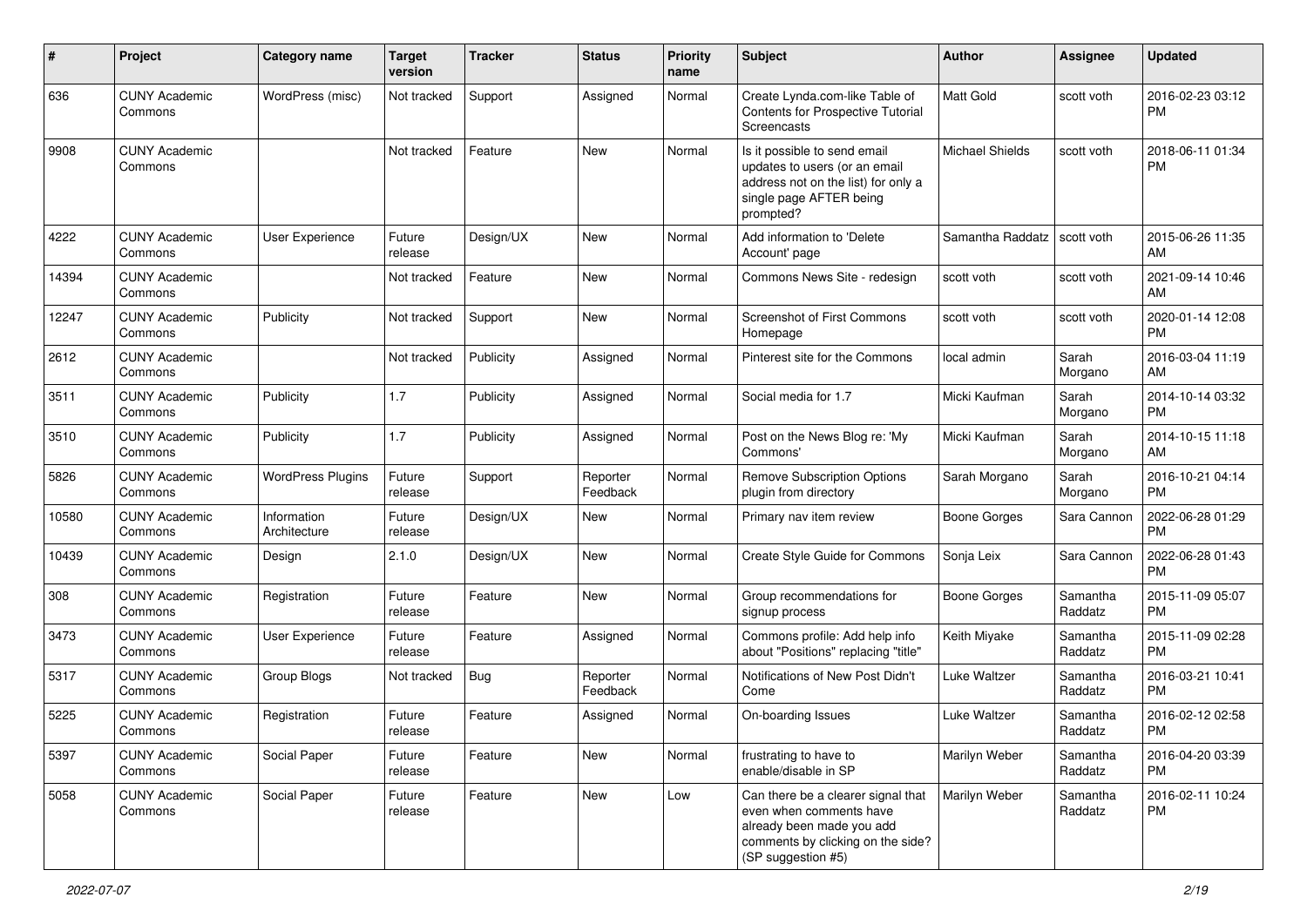| #    | Project                         | <b>Category name</b>    | <b>Target</b><br>version | <b>Tracker</b> | <b>Status</b>        | <b>Priority</b><br>name | <b>Subject</b>                                                     | <b>Author</b>           | Assignee            | <b>Updated</b>                |
|------|---------------------------------|-------------------------|--------------------------|----------------|----------------------|-------------------------|--------------------------------------------------------------------|-------------------------|---------------------|-------------------------------|
| 5053 | <b>CUNY Academic</b><br>Commons | Social Paper            | Future<br>release        | Feature        | <b>New</b>           | Low                     | Scrollable menu to add readers<br>(SP suggestion #4)               | Marilyn Weber           | Samantha<br>Raddatz | 2016-04-21 05:21<br><b>PM</b> |
| 5050 | <b>CUNY Academic</b><br>Commons | Social Paper            | Future<br>release        | Feature        | New                  | Low                     | Making comments visible in SP<br>editing mode (SP suggestion #1)   | Marilyn Weber           | Samantha<br>Raddatz | 2019-09-17 11:10<br><b>PM</b> |
| 4986 | <b>CUNY Academic</b><br>Commons | ZenDesk                 | Not tracked              | Support        | Assigned             | Normal                  | Prepare documentation for<br>Zendesk re web widget                 | <b>Matt Gold</b>        | Samantha<br>Raddatz | 2016-02-25 03:09<br><b>PM</b> |
| 4661 | <b>CUNY Academic</b><br>Commons | User Experience         | Future<br>release        | Bug            | Assigned             | Normal                  | <b>Simplify Events text</b>                                        | Matt Gold               | Samantha<br>Raddatz | 2015-10-02 09:06<br><b>PM</b> |
| 4404 | <b>CUNY Academic</b><br>Commons | <b>Public Portfolio</b> | Future<br>release        | Design/UX      | Assigned             | Normal                  | Change color of permissions info<br>on portfolio editing interface | <b>Matt Gold</b>        | Samantha<br>Raddatz | 2015-08-11 05:28<br><b>PM</b> |
| 4235 | <b>CUNY Academic</b><br>Commons |                         | Not tracked              | Design/UX      | Assigned             | Normal                  | Explore user experience around<br>comments on forum topics vs docs | <b>Matt Gold</b>        | Samantha<br>Raddatz | 2015-07-21 10:23<br>AM        |
| 4027 | <b>CUNY Academic</b><br>Commons | Commons In A Box        | Not tracked              | Design/UX      | Assigned             | Normal                  | Usability review of CBOX update<br>procedures                      | Matt Gold               | Samantha<br>Raddatz | 2015-05-11 06:36<br><b>PM</b> |
| 1456 | <b>CUNY Academic</b><br>Commons | Group Invitations       | Future<br>release        | Feature        | Reporter<br>Feedback | Low                     | Invite to Group Button from Profile<br>Field                       | <b>Matt Gold</b>        | Samantha<br>Raddatz | 2015-11-09 05:59<br><b>PM</b> |
| 1105 | <b>CUNY Academic</b><br>Commons | WordPress (misc)        | Future<br>release        | Feature        | Assigned             | Normal                  | Rephrase Blog Privacy Options                                      | Matt Gold               | Samantha<br>Raddatz | 2015-11-09 06:19<br><b>PM</b> |
| 653  | <b>CUNY Academic</b><br>Commons | <b>Group Blogs</b>      | Future<br>release        | Feature        | Assigned             | Normal                  | Redesign Integration of Groups<br>and Blogs                        | <b>Matt Gold</b>        | Samantha<br>Raddatz | 2015-11-09 05:40<br>PM        |
| 310  | <b>CUNY Academic</b><br>Commons | BuddyPress (misc)       | Future<br>release        | Feature        | Assigned             | Low                     | <b>Friend Request Email</b>                                        | Matt Gold               | Samantha<br>Raddatz | 2015-11-09 05:08<br><b>PM</b> |
| 481  | <b>CUNY Academic</b><br>Commons | Groups (misc)           | Future<br>release        | Feature        | Assigned             | Normal                  | ability to archive inactive groups<br>and blogs                    | Michael Mandiberg       | Samantha<br>Raddatz | 2015-11-09 05:56<br><b>PM</b> |
| 3458 | <b>CUNY Academic</b><br>Commons | Groups (misc)           | Future<br>release        | Feature        | Assigned             | Normal                  | Filter Members of Group by<br>Campus                               | Michael Smith           | Samantha<br>Raddatz | 2014-09-26 08:32<br><b>PM</b> |
| 5183 | <b>CUNY Academic</b><br>Commons | Social Paper            | Future<br>release        | Design/UX      | <b>New</b>           | Normal                  | Creating a new paper when<br>viewing an existing paper             | Raffi<br>Khatchadourian | Samantha<br>Raddatz | 2016-02-02 12:09<br><b>PM</b> |
| 5298 | <b>CUNY Academic</b><br>Commons |                         | Not tracked              | Publicity      | New                  | Normal                  | Survey Pop-Up Text                                                 | Samantha Raddatz        | Samantha<br>Raddatz | 2016-03-22 12:27<br><b>PM</b> |
| 4622 | <b>CUNY Academic</b><br>Commons | <b>Public Portfolio</b> | Future<br>release        | Design/UX      | New                  | Normal                  | <b>Profile Visibility Settings</b>                                 | Samantha Raddatz        | Samantha<br>Raddatz | 2015-09-21 12:18<br><b>PM</b> |
| 4253 | <b>CUNY Academic</b><br>Commons | <b>Public Portfolio</b> | Future<br>release        | Design/UX      | <b>New</b>           | Normal                  | Encourage users to add portfolio<br>content                        | Samantha Raddatz        | Samantha<br>Raddatz | 2015-07-07 11:32<br>AM        |
| 4226 | <b>CUNY Academic</b><br>Commons | <b>BuddyPress Docs</b>  | Future<br>release        | Design/UX      | <b>New</b>           | Normal                  | Add option to connect a Doc with a<br>Group                        | Samantha Raddatz        | Samantha<br>Raddatz | 2015-09-09 04:08<br><b>PM</b> |
| 4221 | CUNY Academic<br>Commons        | Group Forums            | Future<br>release        | Design/UX      | Assigned             | Normal                  | Add 'Number of Posts' display<br>option to Forum page              | Samantha Raddatz        | Samantha<br>Raddatz | 2015-06-26 02:21<br>PM        |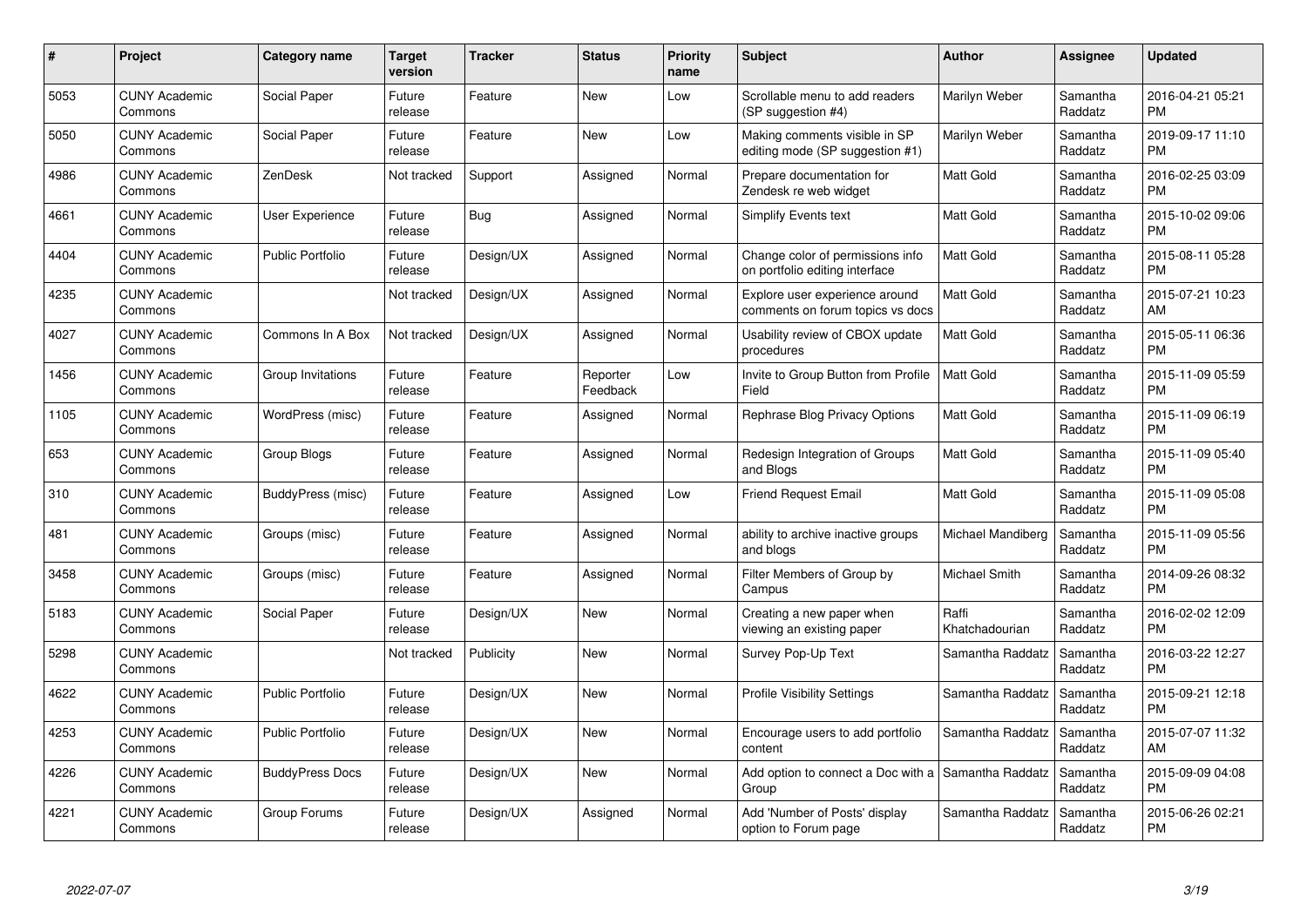| #     | <b>Project</b>                  | <b>Category name</b>       | <b>Target</b><br>version | <b>Tracker</b> | <b>Status</b>        | <b>Priority</b><br>name | <b>Subject</b>                                                   | <b>Author</b>           | <b>Assignee</b>    | <b>Updated</b>                |
|-------|---------------------------------|----------------------------|--------------------------|----------------|----------------------|-------------------------|------------------------------------------------------------------|-------------------------|--------------------|-------------------------------|
| 497   | <b>CUNY Academic</b><br>Commons | <b>WordPress Plugins</b>   | Future<br>release        | Feature        | Assigned             | Normal                  | Drag and Drop Ordering on<br><b>Gallery Post Plugin</b>          | <b>Matt Gold</b>        | <b>Ron Rennick</b> | 2015-11-09 06:18<br><b>PM</b> |
| 4388  | <b>CUNY Academic</b><br>Commons | WordPress (misc)           | Future<br>release        | Bug            | Assigned             | Normal                  | Repeated request for<br>authentication.                          | Alice.Lynn<br>McMichael | Raymond<br>Hoh     | 2015-08-11 07:35<br><b>PM</b> |
| 13358 | <b>CUNY Academic</b><br>Commons | Group Forums               | Future<br>release        | Feature        | <b>New</b>           | Normal                  | Improved UI for group forum<br>threading settings                | Boone Gorges            | Raymond<br>Hoh     | 2021-11-19 12:27<br><b>PM</b> |
| 6749  | <b>CUNY Academic</b><br>Commons | Events                     | Future<br>release        | Bug            | New                  | Low                     | BPEO iCal request can trigger<br>very large number of DB queries | Boone Gorges            | Raymond<br>Hoh     | 2016-11-15 10:09<br><b>PM</b> |
| 3192  | <b>CUNY Academic</b><br>Commons | Group Forums               | Future<br>release        | Feature        | Assigned             | Normal                  | Customizable forum views for<br>bbPress 2.x group forums         | Boone Gorges            | Raymond<br>Hoh     | 2015-11-09 12:47<br><b>PM</b> |
| 9729  | <b>CUNY Academic</b><br>Commons | <b>SEO</b>                 | Not tracked              | Support        | <b>New</b>           | Normal                  | 503 Errors showing on<br>newlaborforum.cuny.edu                  | Diane Krauthamer        | Raymond<br>Hoh     | 2018-05-22 04:48<br><b>PM</b> |
| 13457 | <b>CUNY Academic</b><br>Commons | Group Forums               | 2.0.3                    | Bug            | <b>New</b>           | High                    | Forum post not sending<br>notifications                          | Filipa Calado           | Raymond<br>Hoh     | 2022-06-29 11:32<br>AM        |
| 12004 | <b>CUNY Academic</b><br>Commons |                            | Not tracked              | Support        | Reporter<br>Feedback | Normal                  | Notifications for spam blog<br>comments                          | Gina Cherry             | Raymond<br>Hoh     | 2019-11-01 12:05<br><b>PM</b> |
| 11649 | <b>CUNY Academic</b><br>Commons | <b>WordPress Plugins</b>   | 2.0.3                    | Bug            | In Progress          | Normal                  | CC license displayed on every<br>page                            | Gina Cherry             | Raymond<br>Hoh     | 2022-06-29 11:32<br>AM        |
| 9060  | <b>CUNY Academic</b><br>Commons | Commons In A Box           | Not tracked              | Bug            | Hold                 | Normal                  | Problems with CBox image library<br>/ upload                     | Lisa Rhody              | Raymond<br>Hoh     | 2018-01-10 03:26<br><b>PM</b> |
| 13430 | <b>CUNY Academic</b><br>Commons | Reply By Email             | Not tracked              | Bug            | <b>New</b>           | Normal                  | Delay in RBE                                                     | Luke Waltzer            | Raymond<br>Hoh     | 2020-10-13 11:16<br>AM        |
| 7928  | <b>CUNY Academic</b><br>Commons | Group Forums               | Not tracked              | Bug            | New                  | Normal                  | Duplicate Forum post                                             | Luke Waltzer            | Raymond<br>Hoh     | 2017-04-11 09:27<br><b>PM</b> |
| 6644  | <b>CUNY Academic</b><br>Commons |                            | Not tracked              | <b>Bug</b>     | Reporter<br>Feedback | High                    | White Screen at Login Pge                                        | Luke Waltzer            | Raymond<br>Hoh     | 2016-11-21 10:34<br><b>PM</b> |
| 16110 | <b>CUNY Academic</b><br>Commons |                            |                          | Support        | Reporter<br>Feedback | Normal                  | remove Creative Commons<br>license from pages?                   | Marilyn Weber           | Raymond<br>Hoh     | 2022-05-17 06:11<br><b>PM</b> |
| 13328 | <b>CUNY Academic</b><br>Commons | Group Forums               | Not tracked              | Bug            | Reporter<br>Feedback | Normal                  | cross-posting in two related<br>groups                           | Marilyn Weber           | Raymond<br>Hoh     | 2020-09-15 10:39<br><b>PM</b> |
| 13286 | <b>CUNY Academic</b><br>Commons |                            | Not tracked              | Support        | New                  | Normal                  | problem connecting with<br>WordPress app                         | Marilyn Weber           | Raymond<br>Hoh     | 2020-09-08 11:16<br>AM        |
| 12741 | <b>CUNY Academic</b><br>Commons | <b>WordPress Plugins</b>   | Not tracked              | Support        | Reporter<br>Feedback | Normal                  | <b>Tableau Public Viz Block</b>                                  | Marilyn Weber           | Raymond<br>Hoh     | 2020-05-12 11:00<br>AM        |
| 11971 | <b>CUNY Academic</b><br>Commons | <b>Email Notifications</b> | Future<br>release        | Bug            | Reporter<br>Feedback | Low                     | Pictures obscured in emailed post<br>notifications               | Marilyn Weber           | Raymond<br>Hoh     | 2019-11-21 01:14<br><b>PM</b> |
| 11149 | <b>CUNY Academic</b><br>Commons |                            | Not tracked              | Support        | Reporter<br>Feedback | Normal                  | comments getting blocked                                         | Marilyn Weber           | Raymond<br>Hoh     | 2019-03-26 11:40<br>AM        |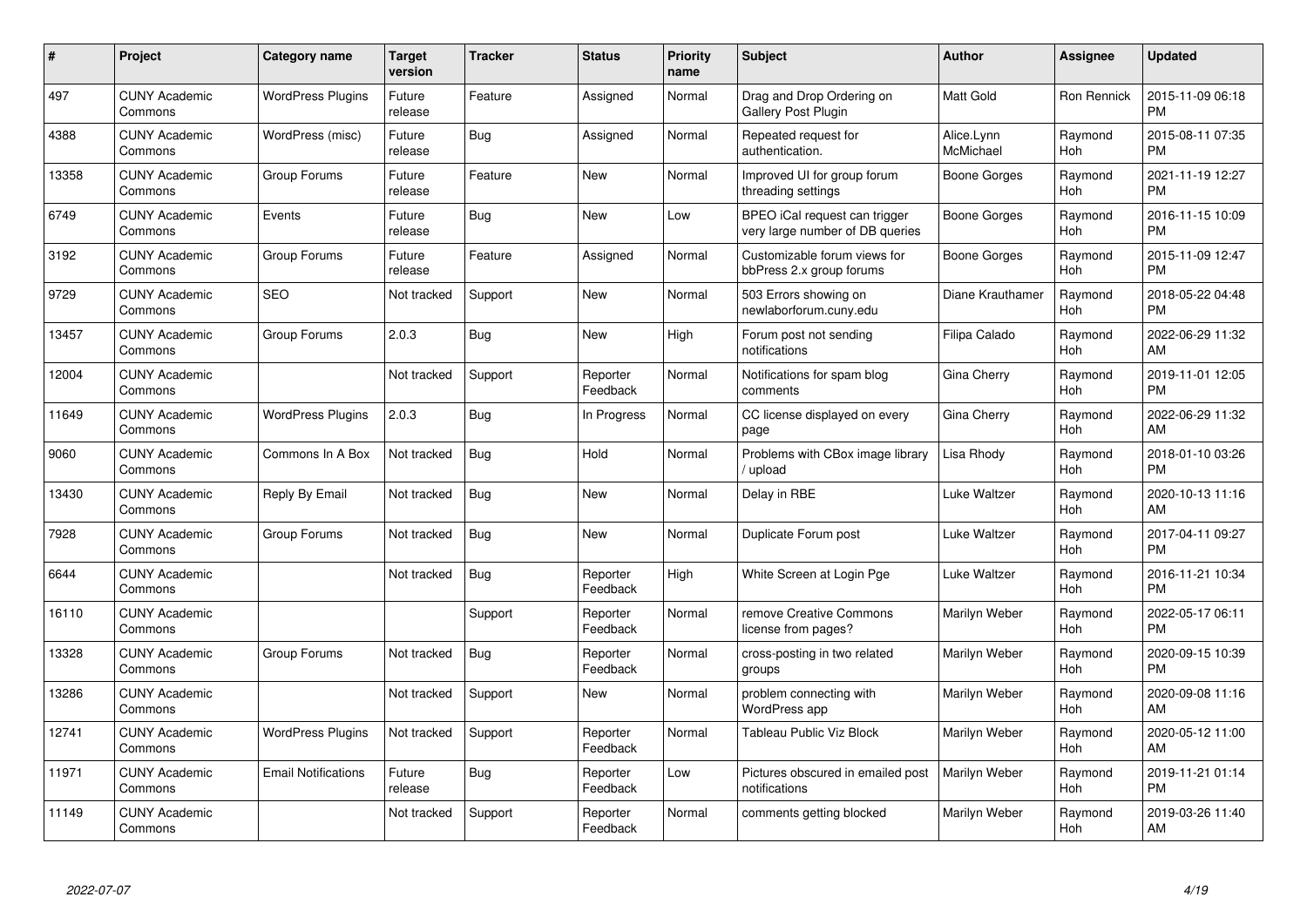| #     | <b>Project</b>                  | <b>Category name</b>      | <b>Target</b><br>version | <b>Tracker</b> | <b>Status</b>        | <b>Priority</b><br>name | <b>Subject</b>                                                               | <b>Author</b>    | Assignee       | <b>Updated</b>                |
|-------|---------------------------------|---------------------------|--------------------------|----------------|----------------------|-------------------------|------------------------------------------------------------------------------|------------------|----------------|-------------------------------|
| 5282  | <b>CUNY Academic</b><br>Commons | Social Paper              | Future<br>release        | Bug            | New                  | Normal                  | Replying via email directs to paper<br>but not individual comment.           | Marilyn Weber    | Raymond<br>Hoh | 2016-03-02 01:48<br><b>PM</b> |
| 2574  | <b>NYCDH Community</b><br>Site  |                           |                          | Feature        | Assigned             | Normal                  | Add Way to Upload Files to<br>Groups                                         | Mark Newton      | Raymond<br>Hoh | 2013-05-18 07:46<br><b>PM</b> |
| 2571  | <b>NYCDH Community</b><br>Site  |                           |                          | Feature        | Assigned             | Normal                  | Add Google custom search box to<br>homepage                                  | Mark Newton      | Raymond<br>Hoh | 2013-05-18 07:49<br><b>PM</b> |
| 10262 | <b>CUNY Academic</b><br>Commons |                           | Not tracked              | <b>Bug</b>     | Reporter<br>Feedback | Normal                  | Newsletter Plugin: Broken Image<br>at Bottom of All Newsletters              | Mark Webb        | Raymond<br>Hoh | 2018-08-30 05:17<br><b>PM</b> |
| 10659 | <b>CUNY Academic</b><br>Commons | Group Forums              | Future<br>release        | Feature        | Assigned             | Normal                  | Post to multiple groups via email                                            | <b>Matt Gold</b> | Raymond<br>Hoh | 2018-11-15 12:54<br>AM        |
| 8992  | <b>NYCDH Community</b><br>Site  |                           |                          | Bug            | Assigned             | Normal                  | Multiple RBE error reports                                                   | <b>Matt Gold</b> | Raymond<br>Hoh | 2017-12-11 05:43<br><b>PM</b> |
| 8991  | <b>CUNY Academic</b><br>Commons | Reply By Email            | Not tracked              | <b>Bug</b>     | Hold                 | Normal                  | RBE duplicate email message<br>issue                                         | <b>Matt Gold</b> | Raymond<br>Hoh | 2018-02-18 08:53<br><b>PM</b> |
| 8976  | <b>CUNY Academic</b><br>Commons | Reply By Email            | Not tracked              | Feature        | Assigned             | Normal                  | Package RBE new topics posting?                                              | <b>Matt Gold</b> | Raymond<br>Hoh | 2017-12-04 02:34<br><b>PM</b> |
| 7115  | <b>CUNY Academic</b><br>Commons | Groups (misc)             | Future<br>release        | Feature        | Reporter<br>Feedback | Normal                  | make licensing info clear during<br>group creation                           | <b>Matt Gold</b> | Raymond<br>Hoh | 2020-12-08 11:32<br>AM        |
| 6995  | <b>CUNY Academic</b><br>Commons | Home Page                 | Not tracked              | Bug            | Assigned             | Normal                  | member filter on homepage not<br>working                                     | Matt Gold        | Raymond<br>Hoh | 2016-12-11 09:46<br><b>PM</b> |
| 6671  | <b>CUNY Academic</b><br>Commons | Reply By Email            | Not tracked              | <b>Bug</b>     | Assigned             | Normal                  | "Post too often" RBE error<br>message                                        | <b>Matt Gold</b> | Raymond<br>Hoh | 2016-11-11 09:55<br>AM        |
| 5691  | <b>CUNY Academic</b><br>Commons | <b>Blogs (BuddyPress)</b> | Future<br>release        | Bug            | Assigned             | High                    | Differing numbers on Sites display                                           | l Matt Gold      | Raymond<br>Hoh | 2016-06-13 01:37<br><b>PM</b> |
| 5016  | <b>CUNY Academic</b><br>Commons | Events                    | Future<br>release        | Feature        | Assigned             | Low                     | Allow comments to be posted on<br>events                                     | <b>Matt Gold</b> | Raymond<br>Hoh | 2019-03-01 02:23<br><b>PM</b> |
| 3662  | <b>CUNY Academic</b><br>Commons | <b>SEO</b>                | Future<br>release        | Feature        | Assigned             | Normal                  | Duplicate Content/SEO/Google<br>issues                                       | <b>Matt Gold</b> | Raymond<br>Hoh | 2015-04-13 04:37<br><b>PM</b> |
| 3577  | <b>CUNY Academic</b><br>Commons | My Commons                | Future<br>release        | Design/UX      | Assigned             | Normal                  | Replies to items in My Commons                                               | <b>Matt Gold</b> | Raymond<br>Hoh | 2015-04-09 05:19<br><b>PM</b> |
| 3536  | <b>CUNY Academic</b><br>Commons | My Commons                | Future<br>release        | Feature        | Assigned             | Normal                  | Infinite Scroll on My Commons<br>page                                        | <b>Matt Gold</b> | Raymond<br>Hoh | 2015-04-13 04:42<br><b>PM</b> |
| 3517  | <b>CUNY Academic</b><br>Commons | My Commons                | Future<br>release        | Feature        | Assigned             | Normal                  | Mute/Unmute My Commons<br>updates                                            | <b>Matt Gold</b> | Raymond<br>Hoh | 2015-11-09 01:19<br><b>PM</b> |
| 3369  | <b>CUNY Academic</b><br>Commons | Reply By Email            | Not tracked              | Outreach       | Hold                 | Normal                  | Release reply by email to WP<br>plugin directory                             | <b>Matt Gold</b> | Raymond<br>Hoh | 2016-03-01 12:46<br><b>PM</b> |
| 1192  | <b>CUNY Academic</b><br>Commons | Group Files               | Future<br>release        | Feature        | Assigned             | Low                     | When posting group files, allow<br>users to add a category without<br>saving | <b>Matt Gold</b> | Raymond<br>Hoh | 2015-11-09 05:53<br><b>PM</b> |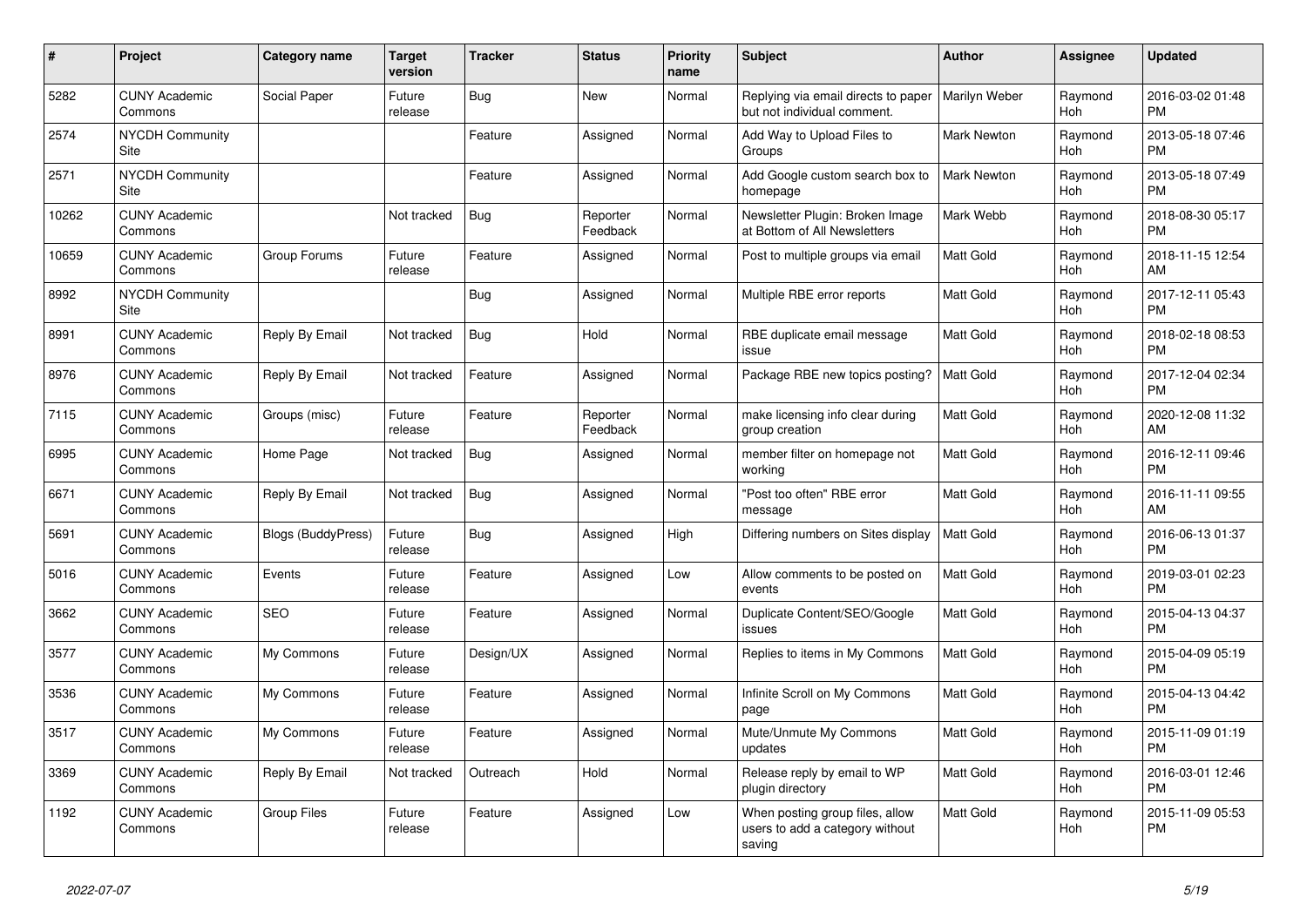| #     | Project                         | <b>Category name</b>       | <b>Target</b><br>version | <b>Tracker</b> | <b>Status</b>        | <b>Priority</b><br>name | <b>Subject</b>                                                                       | Author                  | <b>Assignee</b>    | <b>Updated</b>                |
|-------|---------------------------------|----------------------------|--------------------------|----------------|----------------------|-------------------------|--------------------------------------------------------------------------------------|-------------------------|--------------------|-------------------------------|
| 333   | <b>CUNY Academic</b><br>Commons | <b>Email Notifications</b> | Future<br>release        | Feature        | Assigned             | Low                     | Delay Forum Notification Email<br>Delivery Until After Editing Period<br>Ends        | <b>Matt Gold</b>        | Raymond<br>Hoh     | 2015-11-09 06:01<br><b>PM</b> |
| 9346  | <b>CUNY Academic</b><br>Commons | WordPress (misc)           | Not tracked              | <b>Bug</b>     | <b>New</b>           | Normal                  | Clone cetls.bmcc.cuny.edu for<br>development                                         | Owen Roberts            | Raymond<br>Hoh     | 2018-03-06 05:35<br><b>PM</b> |
| 15516 | <b>CUNY Academic</b><br>Commons | <b>WordPress Plugins</b>   |                          | <b>Bug</b>     | Reporter<br>Feedback | Normal                  | Can't publish or save draft of post<br>on wordpress.com                              | Raffi<br>Khatchadourian | Raymond<br>Hoh     | 2022-03-02 05:52<br><b>PM</b> |
| 16319 | <b>CUNY Academic</b><br>Commons | <b>WordPress Plugins</b>   | 2.0.3                    | <b>Bug</b>     | New                  | Normal                  | Request for Events Calendar Pro<br>5.14.2 update                                     | Raymond Hoh             | Raymond<br>Hoh     | 2022-07-01 04:16<br><b>PM</b> |
| 16177 | <b>CUNY Academic</b><br>Commons | Reply By Email             |                          | Bug            | New                  | Normal                  | Switch to Inbound mode for RBE                                                       | Raymond Hoh             | Raymond<br>Hoh     | 2022-05-30 04:32<br><b>PM</b> |
| 14496 | <b>CUNY Academic</b><br>Commons | Domain Mapping             | Future<br>release        | <b>Bug</b>     | New                  | Normal                  | Mapped domain SSO uses<br>third-party cookies                                        | Raymond Hoh             | Raymond<br>Hoh     | 2021-05-24 04:03<br><b>PM</b> |
| 11243 | <b>CUNY Academic</b><br>Commons | BuddyPress (misc)          | Future<br>release        | Bug            | New                  | Normal                  | Audit bp-custom.php                                                                  | Raymond Hoh             | Raymond<br>Hoh     | 2022-04-26 11:59<br>AM        |
| 3939  | <b>CUNY Academic</b><br>Commons | <b>WordPress Plugins</b>   | Future<br>release        | Bug            | Hold                 | Normal                  | Activity stream support for<br>Co-Authors Plus plugin                                | Raymond Hoh             | Raymond<br>Hoh     | 2015-11-09 06:13<br><b>PM</b> |
| 14983 | <b>CUNY Academic</b><br>Commons | WordPress (misc)           | Not tracked              | Support        | Reporter<br>Feedback | Normal                  | "Read More" tag not working                                                          | Rebecca Krisel          | Raymond<br>Hoh     | 2021-11-23 01:17<br><b>PM</b> |
| 16245 | <b>CUNY Academic</b><br>Commons | WordPress (misc)           |                          | <b>Bug</b>     | Reporter<br>Feedback | Normal                  | Save Button missing on<br>WordPress Profile page                                     | scott voth              | Raymond<br>Hoh     | 2022-06-16 03:09<br><b>PM</b> |
| 14994 | <b>CUNY Academic</b><br>Commons | cdev.gc.cuny.edu           | Not tracked              | Support        | In Progress          | Normal                  | Clear Cache on CDEV                                                                  | scott voth              | Raymond<br>Hoh     | 2021-12-07 03:51<br><b>PM</b> |
| 13946 | <b>CUNY Academic</b><br>Commons | <b>WordPress Plugins</b>   | 2.1.0                    | Support        | Assigned             | Normal                  | Custom Embed handler For<br>OneDrive files                                           | scott voth              | Raymond<br>Hoh     | 2022-05-26 10:46<br>AM        |
| 4535  | <b>CUNY Academic</b><br>Commons | My Commons                 | Future<br>release        | <b>Bug</b>     | New                  | Low                     | My Commons filter issue                                                              | scott voth              | Raymond<br>Hoh     | 2015-09-01 11:17<br>AM        |
| 3492  | <b>CUNY Academic</b><br>Commons | <b>WordPress Themes</b>    | Future<br>release        | Support        | Assigned             | Normal                  | Add CBOX theme to the<br>Commons                                                     | scott voth              | Raymond<br>Hoh     | 2014-10-08 05:55<br><b>PM</b> |
| 11624 | <b>CUNY Academic</b><br>Commons | WordPress (misc)           | Not tracked              | Support        | New                  | Normal                  | Change pages into posts or swap<br>database for a Commons site?                      | Stephen Klein           | Raymond<br>Hoh     | 2019-07-09 11:04<br>AM        |
| 11393 | <b>CUNY Academic</b><br>Commons |                            | Not tracked              | Publicity      | New                  | Normal                  | After 1.15 release, ceate a hero<br>slide and post about adding a site<br>to a group | scott voth              | Patrick<br>Sweeney | 2019-05-14 10:32<br>AM        |
| 7624  | <b>CUNY Academic</b><br>Commons | BuddyPress (misc)          | Future<br>release        | Design/UX      | New                  | Normal                  | <b>BP Notifications</b>                                                              | Luke Waltzer            | Paige Dupont       | 2017-02-08 10:43<br><b>PM</b> |
| 6392  | <b>CUNY Academic</b><br>Commons | Group Forums               | Future<br>release        | Design/UX      | Assigned             | Low                     | Composition/Preview Panes in<br>Forum Posts                                          | Luke Waltzer            | Paige Dupont       | 2016-10-21 04:26<br><b>PM</b> |
| 3506  | <b>CUNY Academic</b><br>Commons | Publicity                  | $1.7\,$                  | Publicity      | New                  | Normal                  | Prepare 1.7 email messaging                                                          | Micki Kaufman           | Micki<br>Kaufman   | 2014-10-01 12:36<br><b>PM</b> |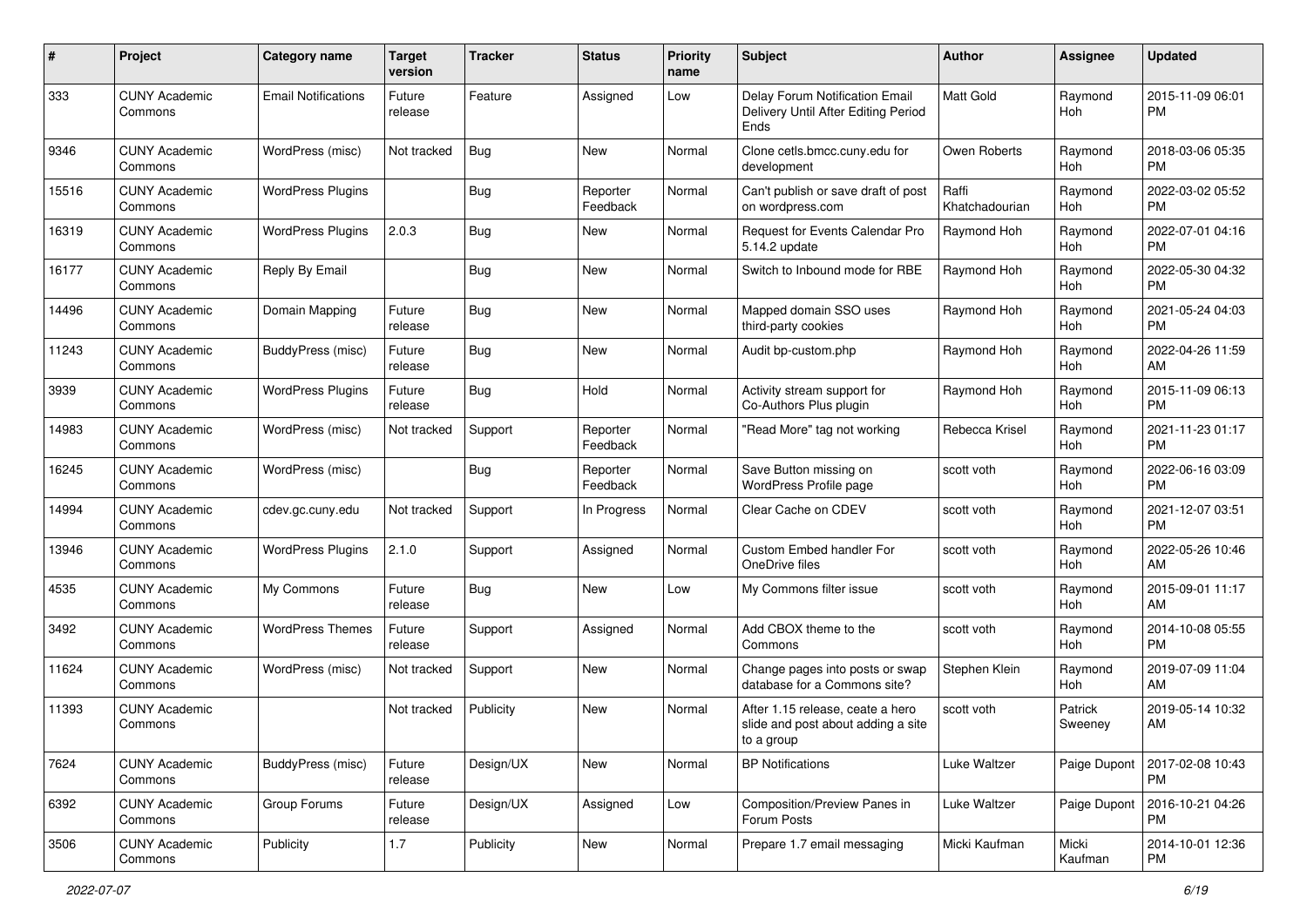| #     | <b>Project</b>                  | <b>Category name</b>     | <b>Target</b><br>version | <b>Tracker</b> | <b>Status</b>        | <b>Priority</b><br>name | <b>Subject</b>                                                                        | <b>Author</b>           | <b>Assignee</b>  | <b>Updated</b>                |
|-------|---------------------------------|--------------------------|--------------------------|----------------|----------------------|-------------------------|---------------------------------------------------------------------------------------|-------------------------|------------------|-------------------------------|
| 8902  | <b>CUNY Academic</b><br>Commons | Design                   | Not tracked              | Feature        | Assigned             | Normal                  | Report back on research on<br><b>BuddyPress themes</b>                                | <b>Matt Gold</b>        | Michael Smith    | 2017-11-10 12:31<br><b>PM</b> |
| 11545 | <b>CUNY Academic</b><br>Commons | <b>WordPress Plugins</b> | Not tracked              | Support        | New                  | Normal                  | Twitter searches in WordPress                                                         | Gina Cherry             | Matt Gold        | 2019-09-23 01:03<br><b>PM</b> |
| 12484 | <b>CUNY Academic</b><br>Commons |                          | Not tracked              | Support        | Reporter<br>Feedback | Normal                  | Sign up Code for COIL Course<br>starting in March                                     | Laurie Hurson           | Matt Gold        | 2020-03-02 02:26<br><b>PM</b> |
| 2175  | <b>CUNY Academic</b><br>Commons | WordPress (misc)         | Not tracked              | Support        | Assigned             | Normal                  | Subscibe 2 vs. Jetpack<br>subscription options                                        | local admin             | <b>Matt Gold</b> | 2016-01-26 04:58<br><b>PM</b> |
| 8607  | <b>CUNY Academic</b><br>Commons |                          | Not tracked              | Support        | New                  | Normal                  | Paypal?                                                                               | Marilyn Weber           | Matt Gold        | 2018-05-15 01:37<br><b>PM</b> |
| 2573  | <b>NYCDH Community</b><br>Site  |                          |                          | Feature        | Reporter<br>Feedback | Normal                  | Add dh_nyc twitter list feed to site                                                  | Mark Newton             | Matt Gold        | 2013-05-16 11:42<br><b>PM</b> |
| 9015  | <b>CUNY Academic</b><br>Commons | Groups (misc)            | Not tracked              | Outreach       | Assigned             | Normal                  | Email group admins the email<br>addresses of their groups                             | <b>Matt Gold</b>        | <b>Matt Gold</b> | 2018-01-02 09:54<br>AM        |
| 8898  | <b>CUNY Academic</b><br>Commons | Social Paper             | Not tracked              | Feature        | Assigned             | Normal                  | Usage data on docs and social<br>paper                                                | <b>Matt Gold</b>        | Matt Gold        | 2017-11-16 11:32<br>AM        |
| 3657  | <b>CUNY Academic</b><br>Commons | WordPress (misc)         | Not tracked              | Feature        | New                  | Normal                  | Create alert for GC email<br>addresses                                                | <b>Matt Gold</b>        | Matt Gold        | 2016-04-14 11:29<br><b>PM</b> |
| 370   | <b>CUNY Academic</b><br>Commons | Registration             | Future<br>release        | Feature        | Assigned             | High                    | <b>Guest Accounts</b>                                                                 | <b>Matt Gold</b>        | <b>Matt Gold</b> | 2015-04-09 09:33<br><b>PM</b> |
| 8498  | <b>CUNY Academic</b><br>Commons | <b>WordPress Plugins</b> | Future<br>release        | Feature        | New                  | Low                     | <b>Gravity Forms Email Users</b>                                                      | Raffi<br>Khatchadourian | <b>Matt Gold</b> | 2017-10-13 12:58<br><b>PM</b> |
| 3691  | <b>CUNY Academic</b><br>Commons | <b>WordPress Plugins</b> | Future<br>release        | Bug            | New                  | Normal                  | <b>WPMU Domain Mapping</b><br>Debugging on cdev                                       | Raymond Hoh             | Matt Gold        | 2014-12-12 09:04<br>AM        |
| 4225  | <b>CUNY Academic</b><br>Commons | DiRT Integration         | Future<br>release        | Design/UX      | <b>New</b>           | Normal                  | Add information to DIRT page (in<br>Create a Group)                                   | Samantha Raddatz        | <b>Matt Gold</b> | 2015-06-26 03:14<br><b>PM</b> |
| 11493 | <b>CUNY Academic</b><br>Commons | Domain Mapping           | Not tracked              | Support        | Reporter<br>Feedback | Normal                  | Domain Mapping Request - Talia<br>Schaffer                                            | scott voth              | Matt Gold        | 2019-08-06 08:39<br>AM        |
| 10839 | <b>CUNY Academic</b><br>Commons | About page               | Not tracked              | Support        | New                  | Normal                  | <b>Mission Statement Needs</b><br>Revision                                            | scott voth              | Matt Gold        | 2018-12-26 10:58<br>AM        |
| 4972  | <b>CUNY Academic</b><br>Commons | Analytics                | Not tracked              | Bug            | <b>New</b>           | Normal                  | <b>Newsletter Analytics</b>                                                           | Stephen Real            | Matt Gold        | 2015-12-09 12:54<br><b>PM</b> |
| 12382 | <b>CUNY Academic</b><br>Commons | Membership               | Not tracked              | Support        | New                  | Normal                  | Email request change                                                                  | Marilyn Weber           | Marilyn<br>Weber | 2020-02-06 12:56<br><b>PM</b> |
| 8837  | <b>CUNY Academic</b><br>Commons |                          | Not tracked              | Feature        | Assigned             | Normal                  | Create a form to request info from<br>people requesting premium<br>themes and plugins | Matt Gold               | Marilyn<br>Weber | 2017-11-14 03:35<br><b>PM</b> |
| 3509  | <b>CUNY Academic</b><br>Commons | Publicity                | 1.7                      | Publicity      | <b>New</b>           | Normal                  | Create 1.7 digital signage imagery                                                    | Micki Kaufman           | Marilyn<br>Weber | 2014-10-01 12:40<br><b>PM</b> |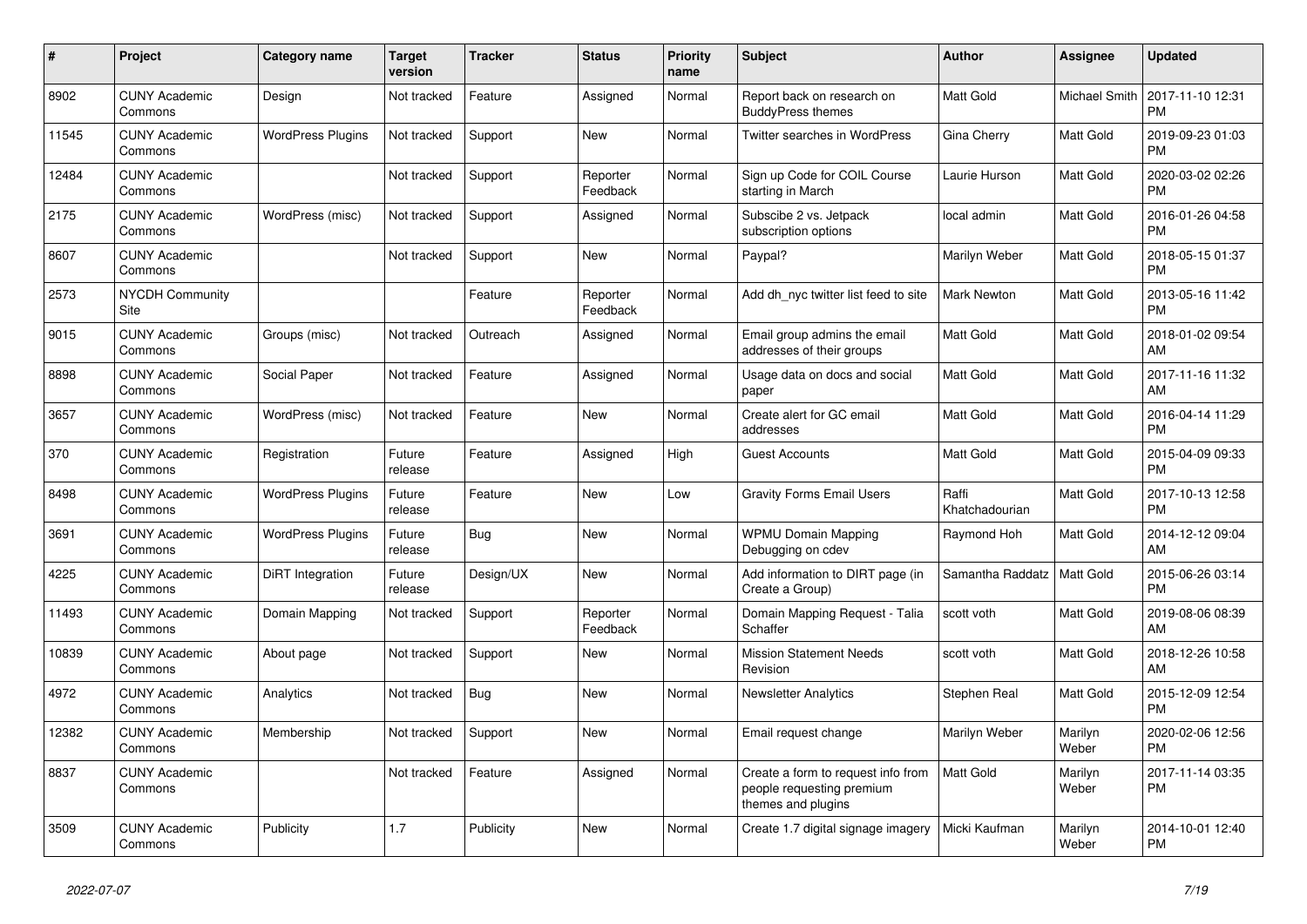| #     | Project                                                                 | <b>Category name</b>           | <b>Target</b><br>version | <b>Tracker</b> | <b>Status</b>        | <b>Priority</b><br>name | <b>Subject</b>                                                               | Author                  | <b>Assignee</b>     | <b>Updated</b>                |
|-------|-------------------------------------------------------------------------|--------------------------------|--------------------------|----------------|----------------------|-------------------------|------------------------------------------------------------------------------|-------------------------|---------------------|-------------------------------|
| 9420  | <b>CUNY Academic</b><br>Commons                                         | cuny.is                        | Not tracked              | Feature        | New                  | Normal                  | Request for http://cuny.is/streams                                           | Raffi<br>Khatchadourian | Marilyn<br>Weber    | 2018-04-02 10:08<br>AM        |
| 8211  | <b>CUNY Academic</b><br>Commons                                         | <b>WordPress Themes</b>        | Future<br>release        | Feature        | New                  | Normal                  | Theme Suggestions: Material<br>Design-Inspired Themes                        | Margaret Galvan         | Margaret<br>Galvan  | 2017-08-07 02:48<br><b>PM</b> |
| 7828  | <b>CUNY Academic</b><br>Commons                                         |                                | Not tracked              | Feature        | Assigned             | Normal                  | Theme Assessment 2017                                                        | Margaret Galvan         | Margaret<br>Galvan  | 2017-05-02 10:41<br><b>PM</b> |
| 6298  | <b>CUNY Academic</b><br>Commons                                         | User Experience                | Not tracked              | Design/UX      | Assigned             | Normal                  | Examine data from survey                                                     | <b>Matt Gold</b>        | Margaret<br>Galvan  | 2016-10-14 12:16<br><b>PM</b> |
| 12392 | <b>CUNY Academic</b><br>Commons                                         | Help/Codex                     | Not tracked              | Documentation  | New                  | Normal                  | <b>Updates to Common Commons</b><br>Questions on Help Page                   | scott voth              | Margaret<br>Galvan  | 2020-02-11 10:53<br>AM        |
| 2666  | <b>CUNY Academic</b><br>Commons                                         | About page                     | Not tracked              | Documentation  | Assigned             | Normal                  | <b>Update About Text</b>                                                     | Chris Stein             | Luke Waltzer        | 2016-03-04 11:19<br>AM        |
| 6078  | <b>CUNY Academic</b><br>Commons                                         | <b>Blogs (BuddyPress)</b>      | Future<br>release        | Feature        | New                  | Normal                  | <b>Explore Adding Network Blog</b><br>Metadata Plugin                        | Luke Waltzer            | Luke Waltzer        | 2016-10-11 10:29<br><b>PM</b> |
| 5955  | <b>CUNY Academic</b><br>Commons                                         | Outreach                       | Future<br>release        | Feature        | Assigned             | Normal                  | Create auto-newsletter for<br>commons members                                | <b>Matt Gold</b>        | Luke Waltzer        | 2016-08-30 10:34<br>AM        |
| 11517 | <b>CUNY Academic</b><br>Commons                                         |                                | Not tracked              | Feature        | Assigned             | Normal                  | wp-accessibility plugin should not<br>strip 'target="_blank" by default      | <b>Boone Gorges</b>     | Laurie Hurson       | 2019-09-24 09:57<br>AM        |
| 14475 | <b>CUNY Academic</b><br>Commons                                         |                                | Not tracked              | Publicity      | New                  | Normal                  | OER Showcase Page                                                            | Laurie Hurson           | Laurie Hurson       | 2021-09-14 10:46<br>AM        |
| 12446 | <b>CUNY Academic</b><br>Commons                                         | Groups (misc)                  | Future<br>release        | Feature        | Reporter<br>Feedback | Normal                  | Toggle default site to group forum<br>posting                                | Laurie Hurson           | Laurie Hurson       | 2020-03-10 11:57<br>AM        |
| 11879 | <b>CUNY Academic</b><br>Commons                                         |                                | Not tracked              | <b>Bug</b>     | New                  | Normal                  | Hypothesis comments appearing<br>on multiple, different pdfs across<br>blogs | Laurie Hurson           | Laurie Hurson       | 2019-09-19 02:39<br><b>PM</b> |
| 8666  | <b>CUNY Academic</b><br>Commons                                         | Teaching                       | Not tracked              | Documentation  | Assigned             | Normal                  | Create Teaching on the Commons<br>Resource Page                              | Matt Gold               | Laurie Hurson       | 2019-09-23 03:16<br><b>PM</b> |
| 15194 | <b>CUNY Academic</b><br>Commons                                         | Internal Tools and<br>Workflow | 2.1.0                    | Feature        | New                  | Normal                  | PHPCS sniff for un-restored<br>switch_to_blog() calls                        | <b>Boone Gorges</b>     | Jeremy Felt         | 2022-05-26 10:45<br>AM        |
| 13891 | <b>CUNY Academic</b><br>Commons                                         | Internal Tools and<br>Workflow | 2.1.0                    | Feature        | New                  | Normal                  | Migrate automated linting to<br>GitHub Actions                               | <b>Boone Gorges</b>     | Jeremy Felt         | 2022-06-29 11:13<br>AM        |
| 13331 | <b>CUNY Academic</b><br>Commons                                         | Site cloning                   | Future<br>release        | Bug            | New                  | Normal                  | Combine Site Template and Clone<br>operations                                | Boone Gorges            | Jeremy Felt         | 2021-11-19 12:39<br><b>PM</b> |
| 9835  | <b>CUNY Academic</b><br>Commons                                         | Group Forums                   | Future<br>release        | <b>Bug</b>     | Assigned             | Normal                  | add a "like" function?                                                       | Marilyn Weber           | <b>Erik Trainer</b> | 2018-06-05 01:49<br>PM        |
| 12062 | AD/O365 Transition<br>from NonMatric to<br><b>Matriculated Students</b> |                                |                          | Feature        | In Progress          | Normal                  | create solution and console project   Emilio Rodriguez                       |                         | Emilio<br>Rodriguez | 2019-11-12 03:56<br><b>PM</b> |
| 1983  | <b>CUNY Academic</b><br>Commons                                         | Home Page                      | Future<br>release        | Feature        | Assigned             | Low                     | Media Library integration with<br>Featured Content plugin                    | <b>Boone Gorges</b>     | Dominic<br>Giglio   | 2014-03-17 10:34<br>AM        |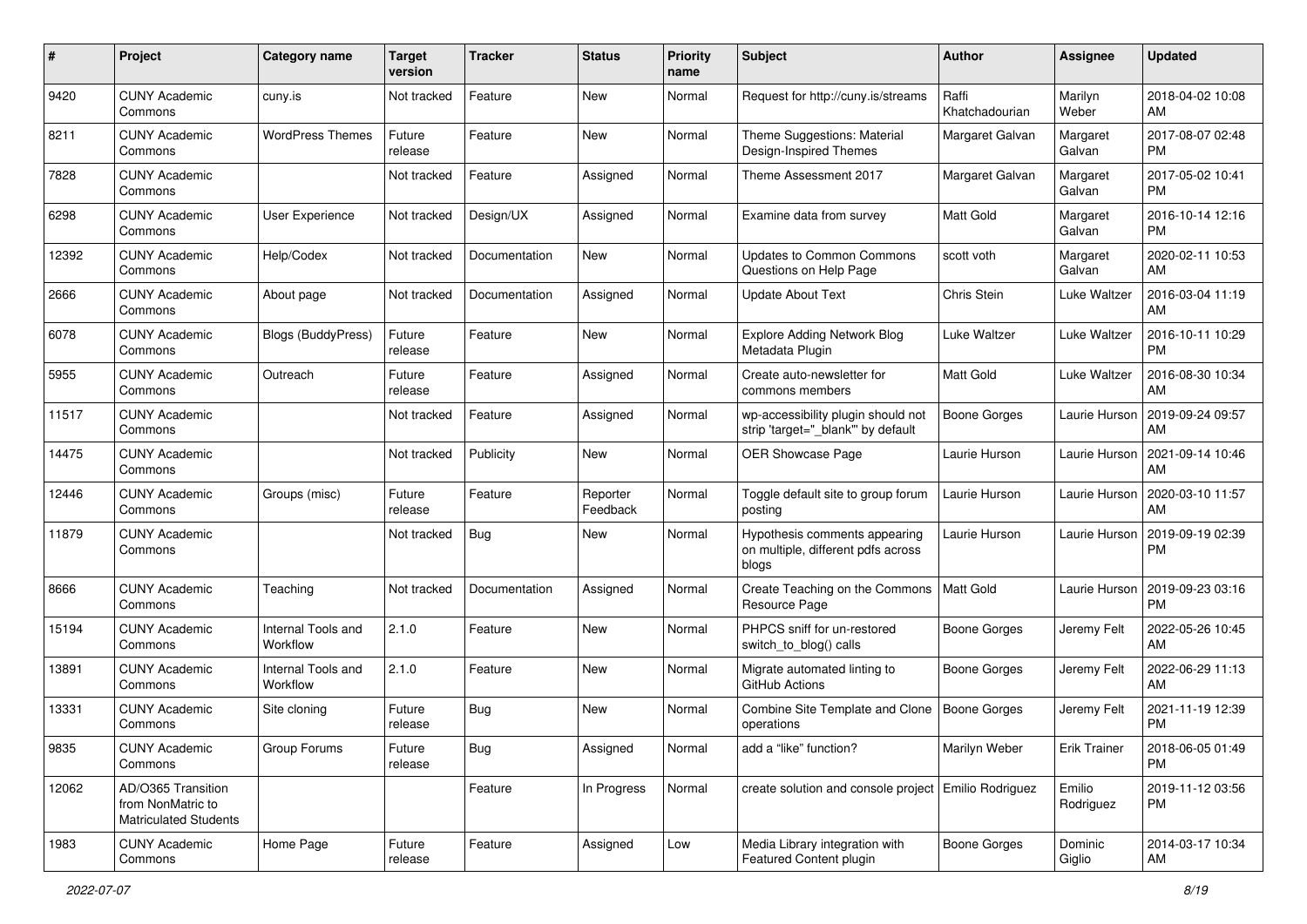| $\#$  | Project                         | Category name            | <b>Target</b><br>version | <b>Tracker</b> | <b>Status</b>        | <b>Priority</b><br>name | <b>Subject</b>                                                      | <b>Author</b>    | <b>Assignee</b>    | <b>Updated</b>                |
|-------|---------------------------------|--------------------------|--------------------------|----------------|----------------------|-------------------------|---------------------------------------------------------------------|------------------|--------------------|-------------------------------|
| 940   | <b>CUNY Academic</b><br>Commons | Redmine                  | Future<br>release        | Feature        | Assigned             | Low                     | Communication with users after<br>releases                          | <b>Matt Gold</b> | Dominic<br>Giglio  | 2012-09-09 04:36<br><b>PM</b> |
| 412   | <b>CUNY Academic</b><br>Commons | <b>WordPress Themes</b>  | Future<br>release        | Feature        | Assigned             | Normal                  | <b>Featured Themes</b>                                              | <b>Matt Gold</b> | Dominic<br>Giglio  | 2015-01-05 08:44<br><b>PM</b> |
| 2167  | <b>CUNY Academic</b><br>Commons | WordPress (misc)         | Future<br>release        | <b>Bug</b>     | Assigned             | Normal                  | <b>CAC-Livestream Plugin Issues</b>                                 | Michael Smith    | Dominic<br>Giglio  | 2015-01-02 03:06<br><b>PM</b> |
| 5268  | <b>CUNY Academic</b><br>Commons | Group Forums             | Future<br>release        | <b>Bug</b>     | Assigned             | Normal                  | Long-time to post to multiple<br>groups                             | Luke Waltzer     | Daniel Jones       | 2016-09-07 06:31<br><b>PM</b> |
| 4438  | <b>CUNY Academic</b><br>Commons | Events                   | Future<br>release        | Bug            | Assigned             | Normal                  | Events Calendar - Export<br><b>Recurring Events</b>                 | scott voth       | Daniel Jones       | 2016-05-23 04:25<br><b>PM</b> |
| 13199 | <b>CUNY Academic</b><br>Commons | Group Forums             | Future<br>release        | Feature        | New                  | Normal                  | <b>Favoring Groups over bbPress</b><br>plugin                       | Colin McDonald   | Colin<br>McDonald  | 2021-11-19 12:28<br><b>PM</b> |
| 8078  | <b>CUNY Academic</b><br>Commons | <b>WordPress Plugins</b> | Future<br>release        | System Upgrade | Assigned             | Normal                  | <b>CommentPress Updates</b>                                         | Margaret Galvan  | Christian<br>Wach  | 2017-05-08 03:49<br><b>PM</b> |
| 3330  | <b>CUNY Academic</b><br>Commons | My Commons               | Future<br>release        | Feature        | Assigned             | Normal                  | 'Commons Information" tool                                          | Boone Gorges     | Chris Stein        | 2014-09-22 08:46<br><b>PM</b> |
| 2832  | <b>CUNY Academic</b><br>Commons | <b>Public Portfolio</b>  | Future<br>release        | Feature        | Assigned             | Normal                  | Improve interface for (not)<br>auto-linking profile fields          | Boone Gorges     | Chris Stein        | 2015-01-05 08:52<br><b>PM</b> |
| 3059  | <b>CUNY Academic</b><br>Commons | Group Forums             | Future<br>release        | Design/UX      | <b>New</b>           | Normal                  | Forum Post Permissable Content<br><b>Explanatory Text</b>           | Chris Stein      | Chris Stein        | 2015-04-02 11:27<br>AM        |
| 2881  | <b>CUNY Academic</b><br>Commons | <b>Public Portfolio</b>  | Future<br>release        | Feature        | Assigned             | Normal                  | Redesign the UX for Profiles                                        | Chris Stein      | Chris Stein        | 2016-10-13 12:45<br><b>PM</b> |
| 860   | <b>CUNY Academic</b><br>Commons | Design                   | Future<br>release        | Design/UX      | Assigned             | Normal                  | <b>Standardize Button Treatment</b><br>Across the Commons           | Chris Stein      | Chris Stein        | 2014-05-01 09:45<br>AM        |
| 9028  | <b>CUNY Academic</b><br>Commons | Onboarding               | Future<br>release        | Feature        | Assigned             | Normal                  | suggest groups to new members<br>during the registration process    | <b>Matt Gold</b> | Chris Stein        | 2018-10-24 12:34<br><b>PM</b> |
| 3770  | <b>CUNY Academic</b><br>Commons | <b>Public Portfolio</b>  | Future<br>release        | Feature        | Assigned             | Normal                  | Improve Layout/Formatting of<br>Positions Area on Public Portfolios | <b>Matt Gold</b> | <b>Chris Stein</b> | 2015-04-01 09:17<br><b>PM</b> |
| 3354  | <b>CUNY Academic</b><br>Commons | <b>Group Files</b>       | Future<br>release        | Feature        | Assigned             | Low                     | Allow Group Download of Multiple<br><b>Selected Files</b>           | Matt Gold        | Chris Stein        | 2014-08-01 08:50<br>AM        |
| 1544  | <b>CUNY Academic</b><br>Commons | Groups (misc)            | Future<br>release        | Feature        | Reporter<br>Feedback | Normal                  | Group Filtering and Sorting                                         | <b>Matt Gold</b> | Chris Stein        | 2019-03-01 02:25<br><b>PM</b> |
| 365   | <b>CUNY Academic</b><br>Commons | WordPress (misc)         | Future<br>release        | Feature        | Assigned             | Normal                  | <b>Create Mouseover Tooltips</b><br>throughout Site                 | <b>Matt Gold</b> | Chris Stein        | 2015-11-09 06:18<br><b>PM</b> |
| 2754  | <b>CUNY Academic</b><br>Commons | Design                   | Future<br>release        | Feature        | Assigned             | Normal                  | Determine strategy for CAC logo<br>handling in top header           | Micki Kaufman    | Chris Stein        | 2015-01-05 08:53<br><b>PM</b> |
| 10354 | <b>CUNY Academic</b><br>Commons | <b>Public Portfolio</b>  | Future<br>release        | Feature        | <b>New</b>           | Normal                  | Opt out of Having a Profile Page                                    | scott voth       | Chris Stein        | 2020-05-12 10:43<br>AM        |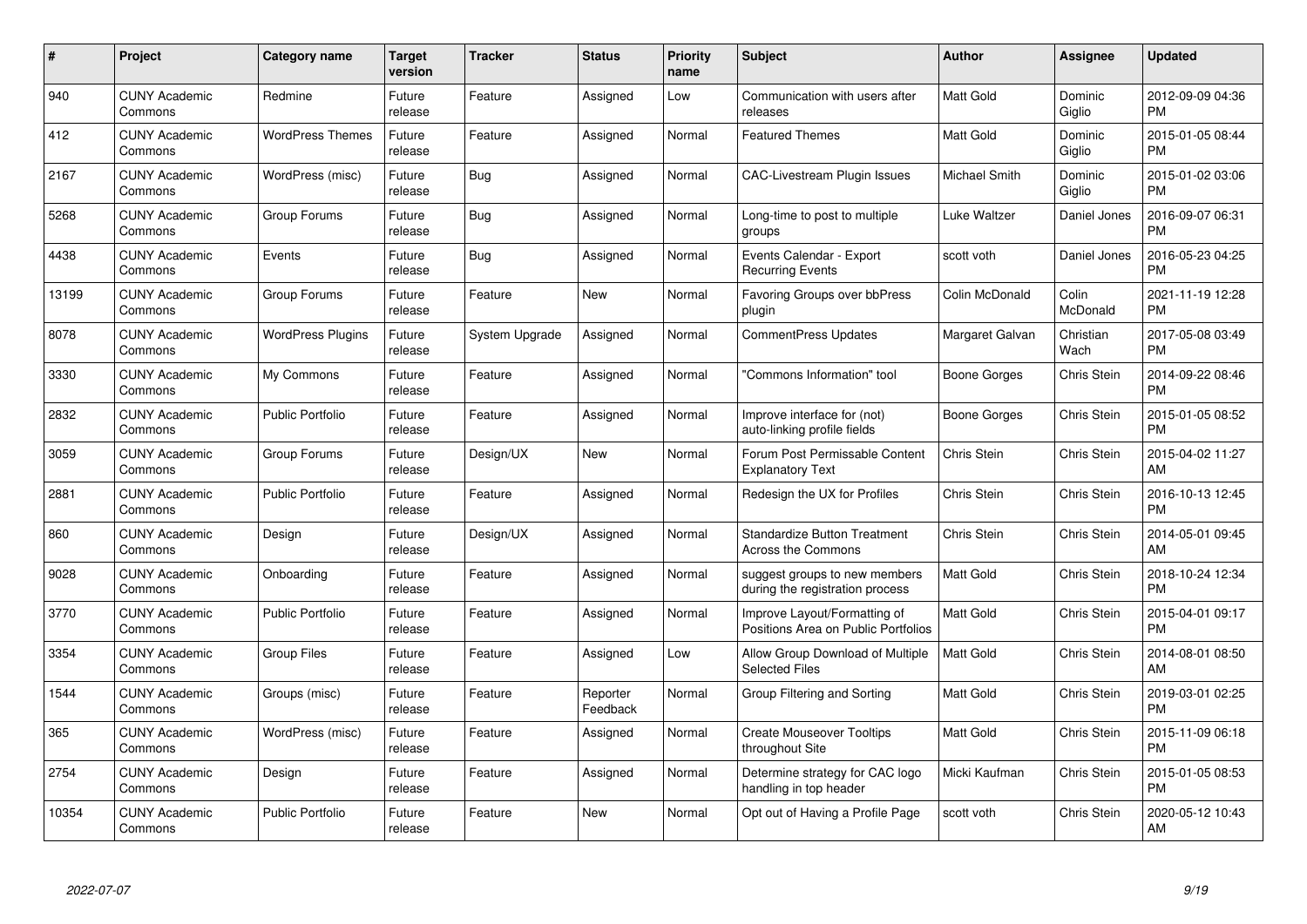| #     | Project                         | <b>Category name</b>       | <b>Target</b><br>version | <b>Tracker</b> | <b>Status</b>        | <b>Priority</b><br>name | <b>Subject</b>                                                                             | Author              | <b>Assignee</b> | <b>Updated</b>                |
|-------|---------------------------------|----------------------------|--------------------------|----------------|----------------------|-------------------------|--------------------------------------------------------------------------------------------|---------------------|-----------------|-------------------------------|
| 5827  | <b>CUNY Academic</b><br>Commons | Public Portfolio           | Future<br>release        | <b>Bug</b>     | Assigned             | Normal                  | Academic Interests square bracket   scott voth<br>links not working                        |                     | Chris Stein     | 2016-08-11 11:59<br><b>PM</b> |
| 16092 | <b>CUNY Academic</b><br>Commons |                            | Future<br>release        | Feature        | Hold                 | Normal                  | Don't show main site in Site<br>search results                                             | Boone Gorges        | Boone<br>Gorges | 2022-05-17 03:12<br><b>PM</b> |
| 15883 | <b>CUNY Academic</b><br>Commons |                            | 2.1.0                    | Feature        | New                  | Normal                  | Release BPGES update                                                                       | Boone Gorges        | Boone<br>Gorges | 2022-05-26 10:39<br>AM        |
| 14987 | <b>CUNY Academic</b><br>Commons | <b>WordPress Plugins</b>   | Future<br>release        | <b>Bug</b>     | <b>New</b>           | Normal                  | Elementor update causes<br>database freeze-up                                              | <b>Boone Gorges</b> | Boone<br>Gorges | 2021-11-29 12:02<br><b>PM</b> |
| 14309 | <b>CUNY Academic</b><br>Commons | Group Library              | Future<br>release        | Feature        | <b>New</b>           | Normal                  | Better handling of<br>bp group document file download<br>attempts when file is not present | <b>Boone Gorges</b> | Boone<br>Gorges | 2021-11-19 12:28<br><b>PM</b> |
| 14184 | <b>CUNY Academic</b><br>Commons | <b>Public Portfolio</b>    | Future<br>release        | Feature        | <b>New</b>           | Normal                  | Centralized mechanism for storing<br>Campus affiliations                                   | <b>Boone Gorges</b> | Boone<br>Gorges | 2022-01-04 11:35<br>AM        |
| 13835 | <b>CUNY Academic</b><br>Commons | WordPress (misc)           | Future<br>release        | Feature        | New                  | Normal                  | Allow OneSearch widget to have<br>'CUNY' as campus                                         | <b>Boone Gorges</b> | Boone<br>Gorges | 2021-11-19 12:39<br><b>PM</b> |
| 13466 | <b>CUNY Academic</b><br>Commons | Cavalcade                  | Future<br>release        | Feature        | New                  | Normal                  | Automated cleanup for duplicate<br>Cavalcade tasks                                         | Boone Gorges        | Boone<br>Gorges | 2020-10-13 05:24<br><b>PM</b> |
| 12911 | <b>CUNY Academic</b><br>Commons |                            | Not tracked              | Feature        | <b>New</b>           | Normal                  | Block access to xmlrpc.php based<br>on User-Agent                                          | <b>Boone Gorges</b> | Boone<br>Gorges | 2020-06-09 05:12<br>PM        |
| 12091 | <b>CUNY Academic</b><br>Commons | <b>Group Files</b>         | Future<br>release        | Feature        | New                  | Normal                  | Improved pre-upload file validation<br>for bp-group-documents                              | Boone Gorges        | Boone<br>Gorges | 2019-11-14 01:21<br><b>PM</b> |
| 12042 | <b>CUNY Academic</b><br>Commons | <b>Email Notifications</b> | Future<br>release        | Feature        | <b>New</b>           | Normal                  | Improved error logging for BPGES<br>send queue                                             | <b>Boone Gorges</b> | Boone<br>Gorges | 2021-11-19 12:25<br><b>PM</b> |
| 11945 | <b>CUNY Academic</b><br>Commons | Reckoning                  | Future<br>release        | Feature        | Reporter<br>Feedback | Normal                  | Add Comments bubble to<br>Reckoning views                                                  | Boone Gorges        | Boone<br>Gorges | 2019-11-12 05:14<br><b>PM</b> |
| 10794 | <b>CUNY Academic</b><br>Commons | Performance                | Not tracked              | Bug            | New                  | Normal                  | Memcached connection<br>occasionally breaks                                                | <b>Boone Gorges</b> | Boone<br>Gorges | 2018-12-06 03:30<br><b>PM</b> |
| 9926  | <b>CUNY Academic</b><br>Commons | <b>WordPress Plugins</b>   | Future<br>release        | <b>Bug</b>     | New                  | Normal                  | twitter-mentions-as-comments<br>cron jobs can run long                                     | Boone Gorges        | Boone<br>Gorges | 2018-10-24 12:34<br><b>PM</b> |
| 7663  | <b>CUNY Academic</b><br>Commons | Social Paper               | Future<br>release        | <b>Bug</b>     | New                  | Normal                  | Social Paper notifications not<br>formatted correctly on secondary<br>sites                | <b>Boone Gorges</b> | Boone<br>Gorges | 2018-04-16 03:52<br><b>PM</b> |
| 7022  | <b>CUNY Academic</b><br>Commons | Announcements              | Future<br>release        | <b>Bug</b>     | New                  | Normal                  | Sitewide announcements should<br>be displayed on, and dismissable<br>from, mapped domains  | <b>Boone Gorges</b> | Boone<br>Gorges | 2018-03-22 10:18<br>AM        |
| 5234  | <b>CUNY Academic</b><br>Commons | Membership                 | Future<br>release        | Feature        | Assigned             | Normal                  | Write Unconfirmed patch for WP                                                             | <b>Boone Gorges</b> | Boone<br>Gorges | 2016-10-24 11:18<br>AM        |
| 4481  | <b>CUNY Academic</b><br>Commons | Events                     | Future<br>release        | Feature        | New                  | Normal                  | Group admins/mods should have<br>the ability to unlink an event from<br>the group          | Boone Gorges        | Boone<br>Gorges | 2017-04-24 03:53<br>PM        |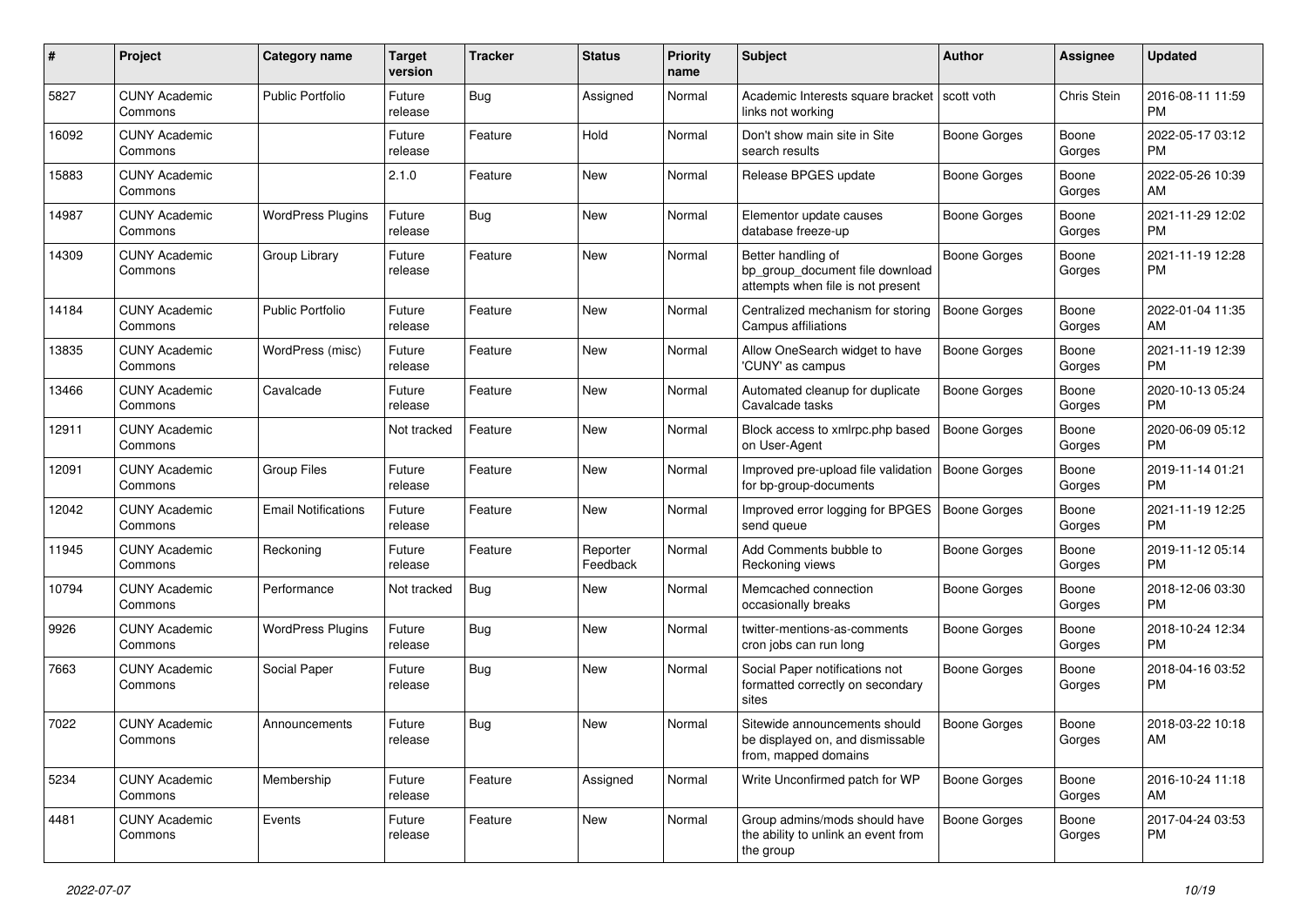| #     | <b>Project</b>                  | <b>Category name</b>           | <b>Target</b><br>version | <b>Tracker</b> | <b>Status</b>        | <b>Priority</b><br>name | <b>Subject</b>                                                              | <b>Author</b>       | Assignee        | <b>Updated</b>                |
|-------|---------------------------------|--------------------------------|--------------------------|----------------|----------------------|-------------------------|-----------------------------------------------------------------------------|---------------------|-----------------|-------------------------------|
| 3580  | <b>CUNY Academic</b><br>Commons | Group Blogs                    | Future<br>release        | Feature        | New                  | Normal                  | Multiple blogs per group                                                    | Boone Gorges        | Boone<br>Gorges | 2018-02-20 02:02<br><b>PM</b> |
| 3230  | <b>CUNY Academic</b><br>Commons | Internal Tools and<br>Workflow | Not tracked              | Feature        | Assigned             | High                    | Scripts for quicker<br>provisioning/updating of<br>development environments | Boone Gorges        | Boone<br>Gorges | 2016-01-26 04:54<br><b>PM</b> |
| 3193  | <b>CUNY Academic</b><br>Commons | Group Forums                   | Future<br>release        | Feature        | Assigned             | Normal                  | bbPress 2.x dynamic roles and<br><b>RBE</b>                                 | <b>Boone Gorges</b> | Boone<br>Gorges | 2014-09-30 01:30<br><b>PM</b> |
| 3048  | <b>CUNY Academic</b><br>Commons | <b>Public Portfolio</b>        | Future<br>release        | Feature        | New                  | Low                     | Images for rich text profile fields                                         | Boone Gorges        | Boone<br>Gorges | 2014-02-19 12:56<br><b>PM</b> |
| 3002  | <b>CUNY Academic</b><br>Commons | Search                         | Future<br>release        | Feature        | Assigned             | Normal                  | Overhaul CAC search by using<br>external search appliance                   | Boone Gorges        | Boone<br>Gorges | 2020-07-15 03:05<br><b>PM</b> |
| 1744  | <b>CUNY Academic</b><br>Commons | <b>BuddyPress Docs</b>         | Future<br>release        | Feature        | Assigned             | Normal                  | Spreadsheet-style Docs                                                      | Boone Gorges        | Boone<br>Gorges | 2015-11-09 06:13<br><b>PM</b> |
| 1508  | <b>CUNY Academic</b><br>Commons | WordPress (misc)               | Future<br>release        | Feature        | Assigned             | Normal                  | Share login cookies across<br>mapped domains                                | Boone Gorges        | Boone<br>Gorges | 2012-07-02 12:12<br><b>PM</b> |
| 1422  | <b>CUNY Academic</b><br>Commons | <b>BuddyPress Docs</b>         | Future<br>release        | Feature        | Assigned             | Normal                  | Make "created Doc" activity icons<br>non-mini                               | <b>Boone Gorges</b> | Boone<br>Gorges | 2015-11-09 05:48<br><b>PM</b> |
| 1417  | <b>CUNY Academic</b><br>Commons | <b>BuddyPress Docs</b>         | Future<br>release        | Feature        | Assigned             | Low                     | <b>Bulk actions for BuddyPress Docs</b>                                     | <b>Boone Gorges</b> | Boone<br>Gorges | 2016-10-17 10:41<br><b>PM</b> |
| 1167  | <b>CUNY Academic</b><br>Commons | <b>Email Invitations</b>       | Future<br>release        | Feature        | New                  | Low                     | Allow email invitations to be resent                                        | <b>Boone Gorges</b> | Boone<br>Gorges | 2015-11-12 12:53<br>AM        |
| 1166  | <b>CUNY Academic</b><br>Commons | <b>Email Invitations</b>       | Future<br>release        | Feature        | <b>New</b>           | Low                     | Better organizational tools for Sent   Boone Gorges<br>Invites              |                     | Boone<br>Gorges | 2015-11-09 06:02<br><b>PM</b> |
| 1165  | <b>CUNY Academic</b><br>Commons | <b>Email Invitations</b>       | Future<br>release        | Feature        | Assigned             | Low                     | Allow saved lists of invitees under<br>Send Invites                         | Boone Gorges        | Boone<br>Gorges | 2015-11-09 06:03<br>PM        |
| 618   | <b>CUNY Academic</b><br>Commons | <b>BuddyPress Docs</b>         | Future<br>release        | Feature        | Assigned             | Normal                  | <b>BuddyPress Docs: export formats</b>                                      | Boone Gorges        | Boone<br>Gorges | 2015-11-09 05:38<br><b>PM</b> |
| 1460  | <b>CUNY Academic</b><br>Commons | Analytics                      | Future<br>release        | Feature        | Assigned             | Normal                  | Update System Report                                                        | <b>Brian Foote</b>  | Boone<br>Gorges | 2015-11-09 06:13<br><b>PM</b> |
| 15210 | <b>CUNY Academic</b><br>Commons | Analytics                      | Not tracked              | Design/UX      | New                  | Normal                  | Google Analytics improvements                                               | Colin McDonald      | Boone<br>Gorges | 2022-05-24 10:47<br>AM        |
| 13370 | <b>CUNY Academic</b><br>Commons | Group Library                  | Future<br>release        | Feature        | New                  | Normal                  | Library bulk deletion and folder<br>editing                                 | Colin McDonald      | Boone<br>Gorges | 2020-10-13 10:41<br>AM        |
| 3615  | <b>CUNY Academic</b><br>Commons | Redmine                        | Not tracked              | Feature        | <b>New</b>           | Low                     | Create Redmine issues via email                                             | Dominic Giglio      | Boone<br>Gorges | 2017-11-16 11:36<br>AM        |
| 16199 | <b>CUNY Academic</b><br>Commons | <b>Directories</b>             | 2.0.3                    | Bug            | <b>New</b>           | Normal                  | Removed "Semester" Filter from<br><b>Courses Directory</b>                  | Laurie Hurson       | Boone<br>Gorges | 2022-06-29 11:32<br>AM        |
| 14504 | <b>CUNY Academic</b><br>Commons |                                | Not tracked              | Publicity      | Reporter<br>Feedback | Normal                  | Adding showcases to home page<br>menu                                       | Laurie Hurson       | Boone<br>Gorges | 2022-01-19 03:26<br>PM        |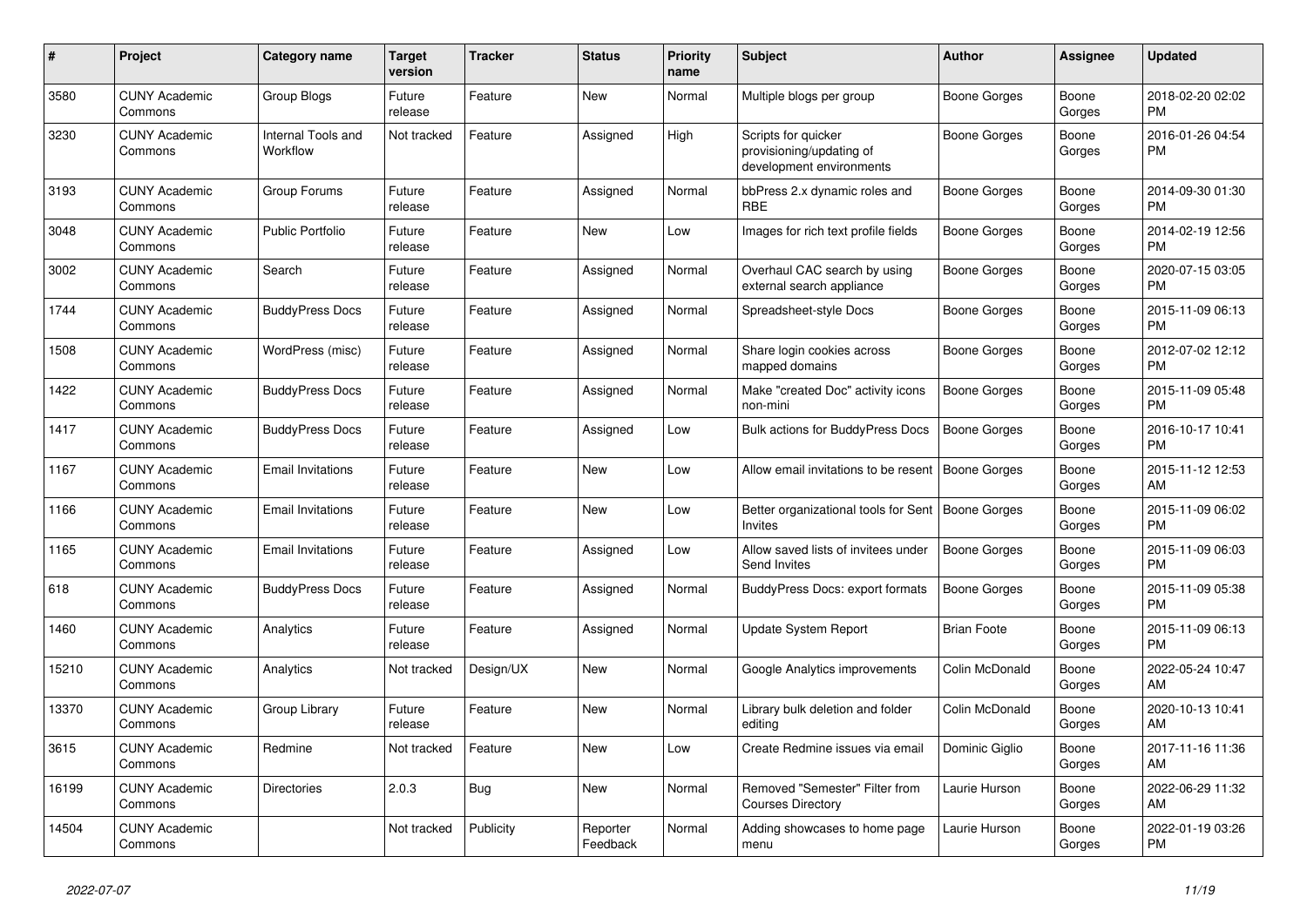| #     | Project                         | <b>Category name</b>       | <b>Target</b><br>version | <b>Tracker</b> | <b>Status</b>        | <b>Priority</b><br>name | Subject                                                                                    | Author              | Assignee        | <b>Updated</b>                |
|-------|---------------------------------|----------------------------|--------------------------|----------------|----------------------|-------------------------|--------------------------------------------------------------------------------------------|---------------------|-----------------|-------------------------------|
| 12438 | <b>CUNY Academic</b><br>Commons | Courses                    | Not tracked              | <b>Bug</b>     | New                  | Normal                  | Site appearing twice                                                                       | Laurie Hurson       | Boone<br>Gorges | 2020-02-18 01:34<br>PM        |
| 12121 | <b>CUNY Academic</b><br>Commons | <b>WordPress Plugins</b>   | 2.0.3                    | Feature        | Reporter<br>Feedback | Normal                  | Embedding H5P Iframes on<br>Commons Site                                                   | Laurie Hurson       | Boone<br>Gorges | 2022-06-29 11:32<br>AM        |
| 9289  | <b>CUNY Academic</b><br>Commons | <b>WordPress Plugins</b>   | Future<br>release        | <b>Bug</b>     | Reporter<br>Feedback | Normal                  | Email Users Plugin                                                                         | Laurie Hurson       | Boone<br>Gorges | 2018-10-24 12:34<br><b>PM</b> |
| 2610  | <b>CUNY Academic</b><br>Commons | Group Invitations          | Future<br>release        | Feature        | Assigned             | Low                     | Request: Custom invitation<br>message to group invites                                     | local admin         | Boone<br>Gorges | 2015-11-09 06:13<br>PM        |
| 2325  | <b>CUNY Academic</b><br>Commons | BuddyPress (misc)          | Future<br>release        | Feature        | Assigned             | Low                     | Profile should have separate fields<br>for first/last names                                | local admin         | Boone<br>Gorges | 2015-11-09 06:09<br>PM        |
| 9895  | <b>CUNY Academic</b><br>Commons | Onboarding                 | Future<br>release        | Feature        | Assigned             | Normal                  | Add "Accept Invitation"<br>link/button/function to Group<br>and/or Site invitation emails? | <b>Luke Waltzer</b> | Boone<br>Gorges | 2018-06-07 12:42<br>PM        |
| 9211  | <b>CUNY Academic</b><br>Commons | <b>WordPress Plugins</b>   | Future<br>release        | Support        | Reporter<br>Feedback | Normal                  | Auto-Role Setting in Forum Plugin<br>Causing Some Confusion                                | Luke Waltzer        | Boone<br>Gorges | 2018-03-13 11:44<br>AM        |
| 8835  | <b>CUNY Academic</b><br>Commons | <b>Blogs (BuddyPress)</b>  | Future<br>release        | Feature        | New                  | Normal                  | Extend cuny is shortlinks to sites                                                         | <b>Luke Waltzer</b> | Boone<br>Gorges | 2022-04-26 11:59<br>AM        |
| 7981  | <b>CUNY Academic</b><br>Commons | Social Paper               | Future<br>release        | Bug            | New                  | Normal                  | Social Paper comments should not<br>go to spam                                             | Luke Waltzer        | Boone<br>Gorges | 2018-04-16 03:52<br>PM        |
| 6389  | <b>CUNY Academic</b><br>Commons | <b>BuddyPress Docs</b>     | Future<br>release        | Feature        | New                  | Low                     | Make Discussion Area Visible<br>When Editing a Doc                                         | Luke Waltzer        | Boone<br>Gorges | 2016-10-21 04:16<br>PM        |
| 9207  | <b>CUNY Academic</b><br>Commons |                            | Future<br>release        | Support        | Reporter<br>Feedback | Normal                  | display dashboards made in<br>Tableau?                                                     | Marilyn Weber       | Boone<br>Gorges | 2018-04-10 10:42<br>AM        |
| 5052  | <b>CUNY Academic</b><br>Commons | Social Paper               | Future<br>release        | Feature        | New                  | Low                     | Sentence by sentence or line by<br>line comments (SP suggestion #3)                        | Marilyn Weber       | Boone<br>Gorges | 2016-02-11 10:24<br>PM        |
| 10678 | <b>CUNY Academic</b><br>Commons |                            | Not tracked              | <b>Bug</b>     | Reporter<br>Feedback | High                    | Newsletter Plugin Not Sending Out   Mark Webb<br><b>Newsletters</b>                        |                     | Boone<br>Gorges | 2019-09-16 09:38<br>PM        |
| 16307 | <b>CUNY Academic</b><br>Commons |                            |                          | <b>Bug</b>     | New                  | Normal                  | Add brief messaging to<br>accept/decline group membership<br>requests                      | Matt Gold           | Boone<br>Gorges | 2022-06-27 06:13<br>PM        |
| 15604 | <b>CUNY Academic</b><br>Commons | <b>Email Notifications</b> | Future<br>release        | Feature        | Assigned             | Normal                  | <b>Restructure Commons Group</b><br><b>Digest Email Messages</b>                           | <b>Matt Gold</b>    | Boone<br>Gorges | 2022-05-26 10:45<br>AM        |
| 13949 | <b>CUNY Academic</b><br>Commons |                            | Not tracked              | Bug            | New                  | Normal                  | Continued debugging of runaway<br>MySQL connections                                        | Matt Gold           | Boone<br>Gorges | 2021-09-14 10:42<br>AM        |
| 10040 | <b>CUNY Academic</b><br>Commons | WordPress (misc)           | Not tracked              | Bug            | Reporter<br>Feedback | Normal                  | User doesn't see full list of themes                                                       | Matt Gold           | Boone<br>Gorges | 2018-07-25 10:12<br>AM        |
| 9979  | <b>CUNY Academic</b><br>Commons | <b>Email Notifications</b> | Not tracked              | Bug            | Reporter<br>Feedback | Normal                  | Reports of slow email activation<br>emails                                                 | Matt Gold           | Boone<br>Gorges | 2018-08-29 09:40<br><b>PM</b> |
| 9947  | <b>CUNY Academic</b><br>Commons | <b>WordPress Plugins</b>   | Future<br>release        | Feature        | Reporter<br>Feedback | Normal                  | Install H5P quiz plugin                                                                    | Matt Gold           | Boone<br>Gorges | 2018-09-11 11:01<br>AM        |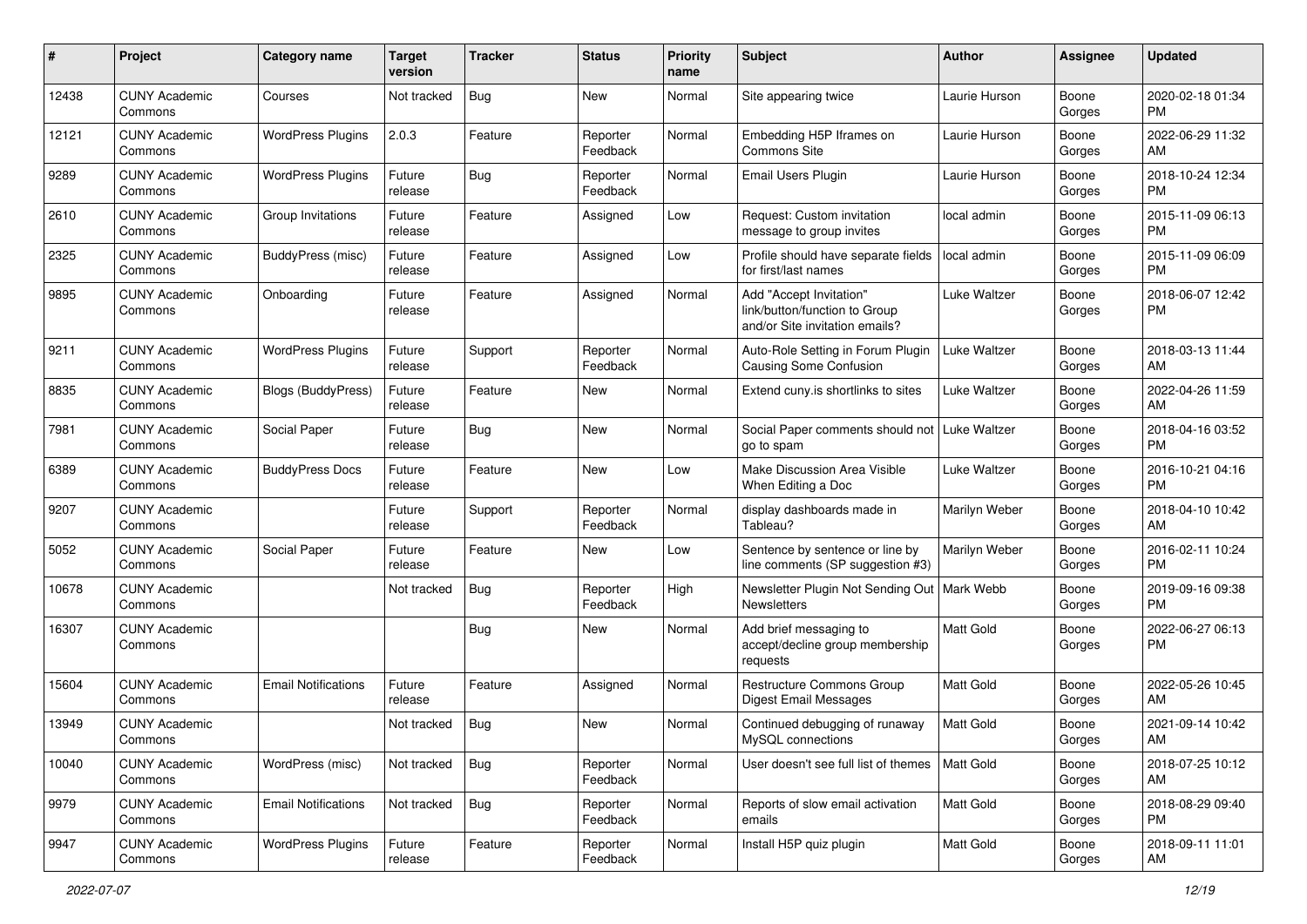| #    | <b>Project</b>                  | <b>Category name</b>      | <b>Target</b><br>version | <b>Tracker</b> | <b>Status</b>        | <b>Priority</b><br>name | <b>Subject</b>                                                        | <b>Author</b>    | Assignee        | <b>Updated</b>                |
|------|---------------------------------|---------------------------|--------------------------|----------------|----------------------|-------------------------|-----------------------------------------------------------------------|------------------|-----------------|-------------------------------|
| 9941 | <b>CUNY Academic</b><br>Commons | Wiki                      | Not tracked              | Support        | Assigned             | Normal                  | Wiki functionality                                                    | <b>Matt Gold</b> | Boone<br>Gorges | 2018-06-26 10:57<br>AM        |
| 8901 | <b>CUNY Academic</b><br>Commons | Accessibility             | Future<br>release        | Feature        | Assigned             | Normal                  | Theme analysis for accessibility                                      | <b>Matt Gold</b> | Boone<br>Gorges | 2022-04-26 11:59<br>AM        |
| 8900 | <b>CUNY Academic</b><br>Commons | Accessibility             | Future<br>release        | Feature        | Assigned             | Normal                  | Look into tools to enforce<br>accessibility in WP environment         | Matt Gold        | Boone<br>Gorges | 2022-04-26 11:59<br>AM        |
| 8836 | <b>CUNY Academic</b><br>Commons | <b>Blogs (BuddyPress)</b> | Future<br>release        | Feature        | Assigned             | Normal                  | Redesign site launch process                                          | <b>Matt Gold</b> | Boone<br>Gorges | 2019-10-03 02:49<br><b>PM</b> |
| 8756 | <b>CUNY Academic</b><br>Commons | Group Blogs               | Future<br>release        | Feature        | Hold                 | Normal                  | Connect multiple blogs to one<br>group?                               | Matt Gold        | Boone<br>Gorges | 2017-09-30 10:42<br>AM        |
| 6014 | <b>CUNY Academic</b><br>Commons | Publicity                 | Future<br>release        | Publicity      | Reporter<br>Feedback | Normal                  | Google search listing                                                 | Matt Gold        | Boone<br>Gorges | 2016-09-21 03:48<br><b>PM</b> |
| 5696 | <b>CUNY Academic</b><br>Commons | Events                    | Future<br>release        | Feature        | Assigned             | Normal                  | Events Calendar - display options<br>calendar aggregation             | Matt Gold        | Boone<br>Gorges | 2016-10-13 11:44<br>AM        |
| 4980 | <b>CUNY Academic</b><br>Commons | Home Page                 | Future<br>release        | Feature        | Assigned             | Normal                  | <b>CAC Featured Content -- Adding</b><br>Randomization                | <b>Matt Gold</b> | Boone<br>Gorges | 2016-12-12 03:01<br>PM        |
| 4903 | <b>CUNY Academic</b><br>Commons | Events                    | Future<br>release        | Design/UX      | Assigned             | Normal                  | Improving visual appearance of<br>event calendars                     | Matt Gold        | Boone<br>Gorges | 2016-10-13 11:51<br>AM        |
| 4238 | <b>CUNY Academic</b><br>Commons | Events                    | Future<br>release        | Feature        | Assigned             | Normal                  | Copy Events to Other Groups?                                          | <b>Matt Gold</b> | Boone<br>Gorges | 2015-07-02 10:08<br>AM        |
| 4053 | <b>CUNY Academic</b><br>Commons | Events                    | Future<br>release        | Feature        | Assigned             | Normal                  | Create new tab for past events                                        | Matt Gold        | Boone<br>Gorges | 2015-05-12 02:10<br><b>PM</b> |
| 3768 | <b>CUNY Academic</b><br>Commons | <b>Public Portfolio</b>   | Future<br>release        | Feature        | Assigned             | Normal                  | Institutions/Past positions on<br>public portfolios                   | Matt Gold        | Boone<br>Gorges | 2018-04-23 10:44<br>AM        |
| 3759 | <b>CUNY Academic</b><br>Commons | WordPress (misc)          | Future<br>release        | Feature        | Assigned             | Normal                  | Review Interface for Adding Users<br>to Blogs                         | <b>Matt Gold</b> | Boone<br>Gorges | 2015-03-24 05:52<br><b>PM</b> |
| 3419 | <b>CUNY Academic</b><br>Commons | Group Invitations         | 1.6.14                   | Bug            | Testing<br>Required  | Normal                  | Neatening the display of<br>messages on group requests                | Matt Gold        | Boone<br>Gorges | 2014-09-01 09:29<br><b>PM</b> |
| 3308 | <b>CUNY Academic</b><br>Commons | Group Invitations         | Future<br>release        | Feature        | Assigned             | Normal                  | Allow members to rescind group<br>invitations                         | <b>Matt Gold</b> | Boone<br>Gorges | 2015-04-01 08:53<br><b>PM</b> |
| 3220 | <b>CUNY Academic</b><br>Commons | <b>Public Portfolio</b>   | Future<br>release        | Feature        | Assigned             | Normal                  | Add indent/outdent option to<br>Formatting Buttons on Profile<br>Page | Matt Gold        | Boone<br>Gorges | 2014-05-21 10:39<br><b>PM</b> |
| 3080 | <b>CUNY Academic</b><br>Commons | <b>Group Files</b>        | Future<br>release        | Feature        | Assigned             | Low                     | Create a system to keep track of<br>file changes                      | Matt Gold        | Boone<br>Gorges | 2014-02-26 10:04<br><b>PM</b> |
| 3042 | <b>CUNY Academic</b><br>Commons | <b>Public Portfolio</b>   | Future<br>release        | Feature        | Assigned             | Normal                  | Browsing member interests                                             | Matt Gold        | Boone<br>Gorges | 2015-03-21 09:04<br><b>PM</b> |
| 2618 | <b>NYCDH Community</b><br>Site  |                           |                          | Bug            | Assigned             | Low                     | Mark blogs as spam when created<br>by users marked as spam            | <b>Matt Gold</b> | Boone<br>Gorges | 2013-06-09 11:38<br><b>PM</b> |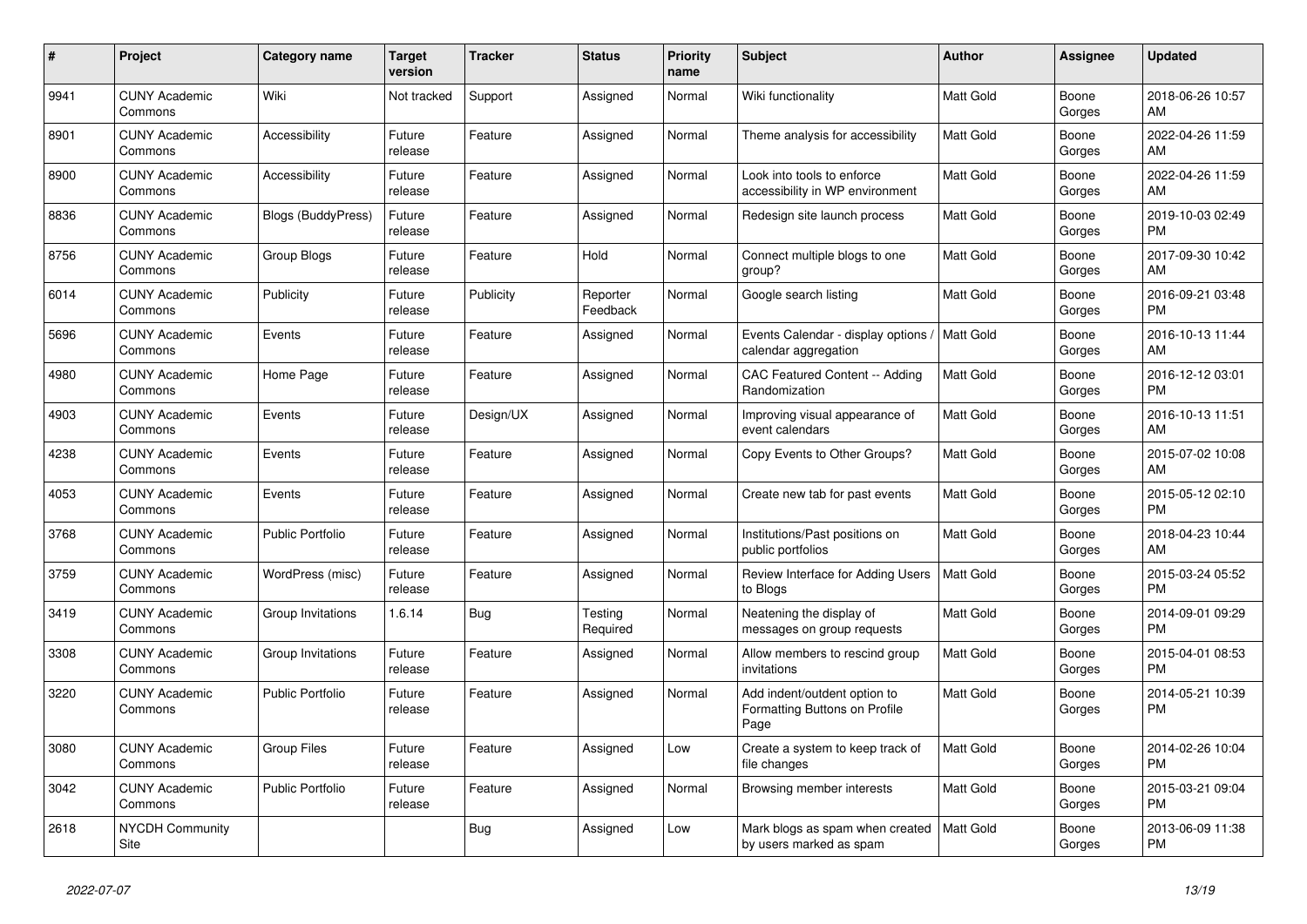| #     | Project                         | <b>Category name</b>     | <b>Target</b><br>version | <b>Tracker</b> | <b>Status</b>        | <b>Priority</b><br>name | Subject                                                                                         | <b>Author</b>           | Assignee        | <b>Updated</b>                |
|-------|---------------------------------|--------------------------|--------------------------|----------------|----------------------|-------------------------|-------------------------------------------------------------------------------------------------|-------------------------|-----------------|-------------------------------|
| 2523  | <b>CUNY Academic</b><br>Commons | <b>BuddyPress Docs</b>   | Future<br>release        | Feature        | Assigned             | Normal                  | Allow Users to Upload Images to<br><b>BP</b> Docs                                               | <b>Matt Gold</b>        | Boone<br>Gorges | 2015-11-09 06:14<br>PM        |
| 2223  | <b>CUNY Academic</b><br>Commons | <b>WordPress Plugins</b> | Future<br>release        | Feature        | Assigned             | Low                     | Add Participad to the CUNY<br><b>Academic Commons</b>                                           | <b>Matt Gold</b>        | Boone<br>Gorges | 2014-09-17 10:03<br>PM        |
| 2013  | <b>CUNY Academic</b><br>Commons | <b>Public Portfolio</b>  | Future<br>release        | Feature        | Assigned             | Low                     | Have Profile Privacy Options show<br>up only for filled-in fields                               | Matt Gold               | Boone<br>Gorges | 2015-11-09 06:09<br><b>PM</b> |
| 1562  | <b>CUNY Academic</b><br>Commons | <b>WordPress Plugins</b> | Future<br>release        | Feature        | Assigned             | Low                     | Play with NYT Collaborative<br><b>Authoring Tool</b>                                            | Matt Gold               | Boone<br>Gorges | 2015-01-05 08:47<br>PM        |
| 658   | <b>CUNY Academic</b><br>Commons | <b>WordPress Plugins</b> | Future<br>release        | Feature        | Assigned             | Normal                  | Rebulid Sitewide Tag Suggestion                                                                 | Matt Gold               | Boone<br>Gorges | 2015-01-05 08:47<br>PM        |
| 635   | <b>CUNY Academic</b><br>Commons | BuddyPress (misc)        | Future<br>release        | Feature        | Assigned             | Normal                  | Big Blue Button -<br>Videoconferencing in Groups and<br><b>Blogs</b>                            | Matt Gold               | Boone<br>Gorges | 2011-03-14 03:24<br>PM        |
| 599   | <b>CUNY Academic</b><br>Commons | BuddyPress (misc)        | Future<br>release        | Feature        | Assigned             | Normal                  | Consider adding rating plugins for<br>BuddyPress/BBPress                                        | <b>Matt Gold</b>        | Boone<br>Gorges | 2011-08-22 06:50<br>PM        |
| 554   | <b>CUNY Academic</b><br>Commons | BuddyPress (misc)        | Future<br>release        | Feature        | Assigned             | Normal                  | Add Trackback notifications to<br>site-wide activity feed                                       | <b>Matt Gold</b>        | Boone<br>Gorges | 2015-11-09 06:19<br>PM        |
| 500   | <b>CUNY Academic</b><br>Commons | BuddyPress (misc)        | Future<br>release        | Feature        | Assigned             | Normal                  | Export Group Data                                                                               | Matt Gold               | Boone<br>Gorges | 2010-12-19 12:09<br>PM        |
| 435   | <b>CUNY Academic</b><br>Commons | BuddyPress (misc)        | Future<br>release        | Feature        | Assigned             | Normal                  | Include Avatar Images in Forum<br><b>Post Notification Emails</b>                               | <b>Matt Gold</b>        | Boone<br>Gorges | 2010-12-08 12:40<br>PM        |
| 377   | <b>CUNY Academic</b><br>Commons | BuddyPress (misc)        | Future<br>release        | Feature        | Assigned             | Normal                  | Like buttons                                                                                    | Matt Gold               | Boone<br>Gorges | 2010-11-16 05:13<br>PM        |
| 287   | <b>CUNY Academic</b><br>Commons | WordPress (misc)         | Future<br>release        | Feature        | Assigned             | Normal                  | Create troubleshooting tool for<br>account sign-up                                              | Matt Gold               | Boone<br>Gorges | 2015-11-09 06:17<br>PM        |
| 2753  | <b>CUNY Academic</b><br>Commons | <b>Public Portfolio</b>  | Future<br>release        | Feature        | New                  | Normal                  | Create actual actual tagification in<br>academic interests and other fields                     | Micki Kaufman           | Boone<br>Gorges | 2015-01-05 08:52<br><b>PM</b> |
| 3475  | <b>CUNY Academic</b><br>Commons | Events                   | Future<br>release        | Feature        | Assigned             | Normal                  | Request to add plugin to<br>streamline room<br>booking/appointment booking                      | Naomi Barrettara        | Boone<br>Gorges | 2014-12-01 05:14<br>PM        |
| 14483 | <b>CUNY Academic</b><br>Commons | WordPress - Media        | Not tracked              | Bug            | Reporter<br>Feedback | Normal                  | Wordpress PDF Embed Stopped<br>Working after JITP Media Clone                                   | Patrick DeDauw          | Boone<br>Gorges | 2021-05-20 01:51<br>PM        |
| 11449 | <b>CUNY Academic</b><br>Commons | WordPress - Media        | Not tracked Support      |                | Reporter<br>Feedback | Normal                  | Cloning Media Library for JITP<br>from Staging to Production Site                               | Patrick DeDauw          | Boone<br>Gorges | 2019-05-13 12:00<br><b>PM</b> |
| 8675  | <b>CUNY Academic</b><br>Commons | User Onboarding          | Future<br>release        | <b>Bug</b>     | Reporter<br>Feedback | Low                     | Add new User search screen calls<br>for the input of email address but<br>doesn't work with one | Paul Hebert             | Boone<br>Gorges | 2017-10-11 11:17<br>AM        |
| 15242 | <b>CUNY Academic</b><br>Commons | Performance              | Not tracked              | Bug            | Reporter<br>Feedback | Normal                  | Slugist site                                                                                    | Raffi<br>Khatchadourian | Boone<br>Gorges | 2022-02-07 11:14<br>AM        |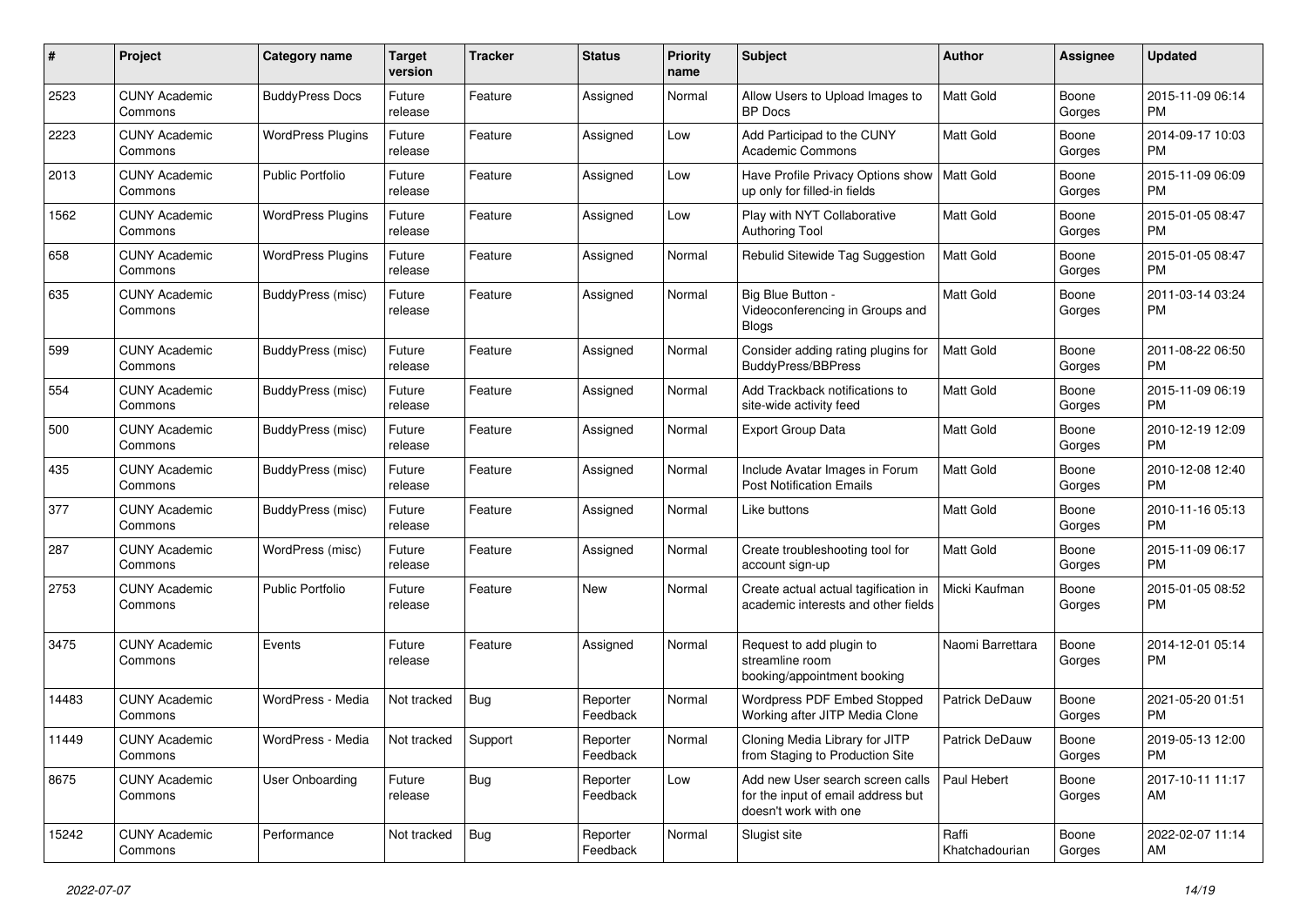| #     | Project                         | <b>Category name</b>     | <b>Target</b><br>version | <b>Tracker</b> | <b>Status</b>        | <b>Priority</b><br>name | <b>Subject</b>                                                                      | <b>Author</b>           | <b>Assignee</b>   | <b>Updated</b>                |
|-------|---------------------------------|--------------------------|--------------------------|----------------|----------------------|-------------------------|-------------------------------------------------------------------------------------|-------------------------|-------------------|-------------------------------|
| 5182  | <b>CUNY Academic</b><br>Commons | Social Paper             | Future<br>release        | Design/UX      | New                  | Normal                  | "Publishing" a private paper on<br>social paper?                                    | Raffi<br>Khatchadourian | Boone<br>Gorges   | 2016-10-13 04:12<br>PM        |
| 14908 | <b>CUNY Academic</b><br>Commons | Performance              |                          | Bug            | New                  | Normal                  | Stale object cache on cdev                                                          | Raymond Hoh             | Boone<br>Gorges   | 2021-12-07 09:45<br>AM        |
| 58    | <b>CUNY Academic</b><br>Commons | BuddyPress (misc)        | Future<br>release        | Feature        | Assigned             | Low                     | Make member search sortable by<br>last name                                         | Roberta Brody           | Boone<br>Gorges   | 2010-08-26 02:38<br><b>PM</b> |
| 4592  | <b>CUNY Academic</b><br>Commons | Events                   | Future<br>release        | Design/UX      | <b>New</b>           | Normal                  | Event Creation - Venue Dropdown<br>Slow                                             | Samantha Raddatz        | Boone<br>Gorges   | 2015-09-14 04:56<br>PM        |
| 1888  | <b>CUNY Academic</b><br>Commons | Home Page                | Future<br>release        | Feature        | Assigned             | Normal                  | Refactor BP MPO Activity Filter to<br>support proper pagination                     | Sarah Morgano           | Boone<br>Gorges   | 2014-05-01 07:11<br><b>PM</b> |
| 585   | <b>CUNY Academic</b><br>Commons | Group Forums             | Future<br>release        | Feature        | Assigned             | Normal                  | Merge Forum Topics                                                                  | Sarah Morgano           | Boone<br>Gorges   | 2011-07-06 04:11<br><b>PM</b> |
| 15767 | <b>CUNY Academic</b><br>Commons | WordPress (misc)         |                          | Support        | New                  | Normal                  | Site loading slowly                                                                 | scott voth              | Boone<br>Gorges   | 2022-04-04 08:56<br><b>PM</b> |
| 14113 | <b>CUNY Academic</b><br>Commons | WordPress (misc)         | Future<br>release        | Bug            | Hold                 | Normal                  | Block Editor Not Working on this<br>page - Json error                               | scott voth              | Boone<br>Gorges   | 2021-03-05 11:01<br>AM        |
| 11531 | <b>CUNY Academic</b><br>Commons | Events                   | Future<br>release        | Feature        | <b>New</b>           | Normal                  | Main Events calendar should<br>include non-public events that user<br>has access to | scott voth              | Boone<br>Gorges   | 2019-06-11 10:00<br>AM        |
| 11496 | <b>CUNY Academic</b><br>Commons | <b>Public Portfolio</b>  | 1.15.2                   | Support        | New                  | Normal                  | Replace Twitter Icon on Member<br>Portfolio page                                    | scott voth              | Boone<br>Gorges   | 2019-06-06 01:03<br>PM        |
| 11386 | <b>CUNY Academic</b><br>Commons | WordPress - Media        | Not tracked              | Support        | Reporter<br>Feedback | Normal                  | disappearing images                                                                 | scott voth              | Boone<br>Gorges   | 2019-05-14 10:32<br>AM        |
| 10226 | <b>CUNY Academic</b><br>Commons | Courses                  | Future<br>release        | Feature        | New                  | Normal                  | Add "My Courses" to drop down<br>list                                               | scott voth              | Boone<br>Gorges   | 2021-11-19 12:42<br>PM        |
| 9515  | <b>CUNY Academic</b><br>Commons | <b>WordPress Plugins</b> | Not tracked              | <b>Bug</b>     | Reporter<br>Feedback | Normal                  | Text to Speech plugin - "More<br>Slowly" checkbox not working                       | scott voth              | Boone<br>Gorges   | 2018-06-13 02:26<br><b>PM</b> |
| 519   | <b>CUNY Academic</b><br>Commons | <b>BuddyPress Docs</b>   | Future<br>release        | Feature        | Assigned             | Low                     | TOC for individual docs - for new<br>BP "wiki-like" plugin                          | scott voth              | Boone<br>Gorges   | 2015-11-09 05:54<br><b>PM</b> |
| 10368 | <b>CUNY Academic</b><br>Commons |                          | Future<br>release        | Feature        | Assigned             | Normal                  | Use ORCID data to populate<br>academic profile page                                 | Stephen Francoeu        | Boone<br>Gorges   | 2018-09-25 01:53<br>PM        |
| 11968 | JustPublics@365<br>MediaCamp    |                          |                          | Feature        | <b>New</b>           | Normal                  | Nanoscience Retractable Display<br>Unit                                             | Donald Cherry           | Bonnie<br>Eissner | 2021-02-19 08:50<br>AM        |
| 2577  | <b>NYCDH Community</b><br>Site  |                          |                          | Feature        | Assigned             | Low                     | <b>Investigate Potential to Add Links</b><br>to the Forum                           | <b>Mark Newton</b>      | Alex Gil          | 2013-05-16 09:40<br><b>PM</b> |
| 2576  | <b>NYCDH Community</b><br>Site  |                          |                          | <b>Bug</b>     | Hold                 | Low                     | Test Next Button in Javascript<br><b>Tutorial Under Activities</b>                  | Mark Newton             | Alex Gil          | 2013-05-18 02:55<br>PM        |
| 13048 | <b>CUNY Academic</b><br>Commons | Shortcodes and<br>embeds | Future<br>release        | Feature        | <b>New</b>           | Normal                  | Jupyter Notebooks support                                                           | Boone Gorges            |                   | 2020-07-14 11:46<br>AM        |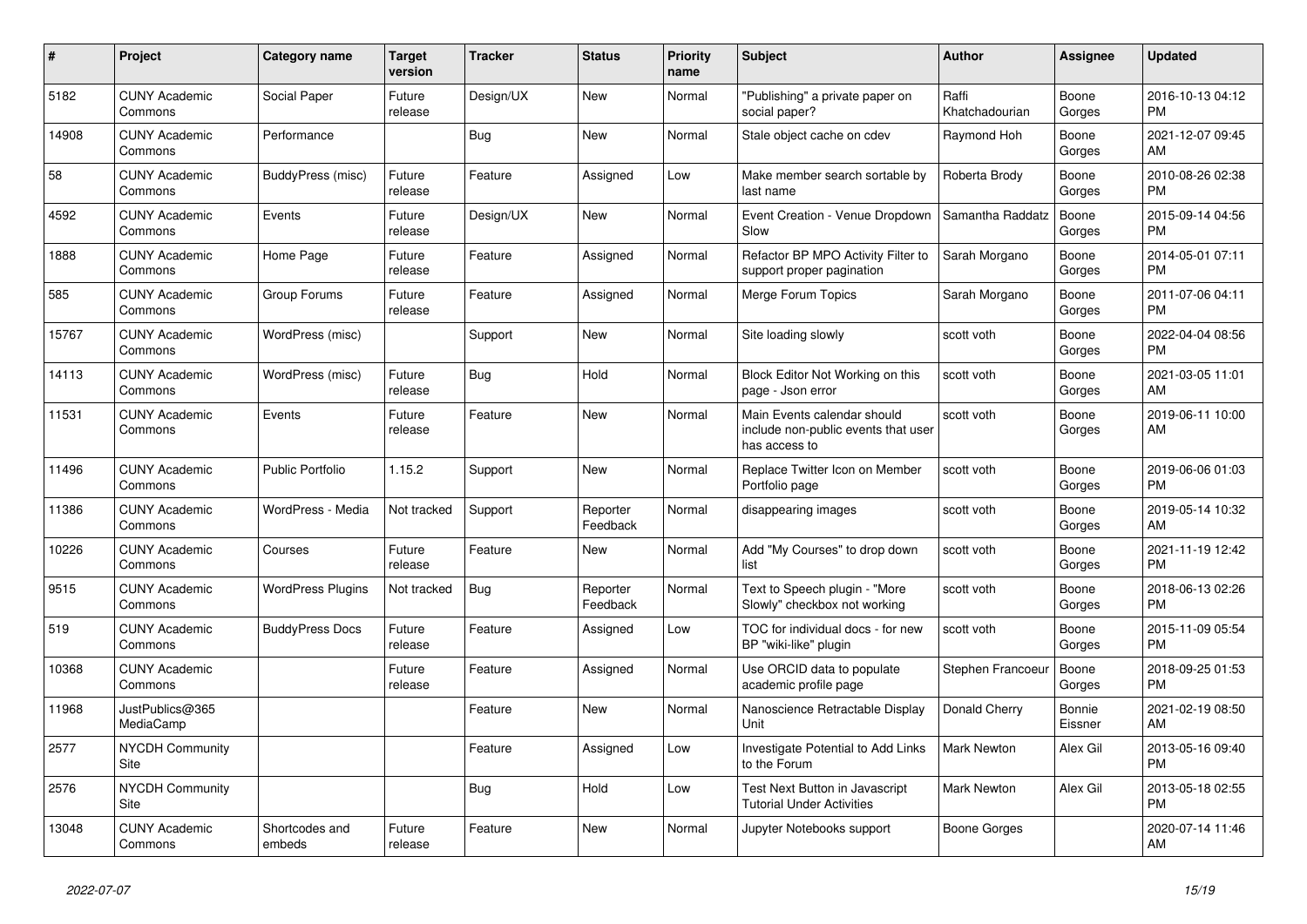| #     | Project                         | <b>Category name</b> | <b>Target</b><br>version | <b>Tracker</b> | <b>Status</b>        | <b>Priority</b><br>name | Subject                                                                                                      | <b>Author</b>       | <b>Assignee</b> | <b>Updated</b>                |
|-------|---------------------------------|----------------------|--------------------------|----------------|----------------------|-------------------------|--------------------------------------------------------------------------------------------------------------|---------------------|-----------------|-------------------------------|
| 12436 | <b>CUNY Academic</b><br>Commons |                      | Not tracked              | Bug            | Assigned             | Normal                  | Nightly system downtime                                                                                      | Boone Gorges        |                 | 2020-08-01 09:30<br>AM        |
| 11392 | <b>CUNY Academic</b><br>Commons |                      | Future<br>release        | Bug            | <b>New</b>           | Normal                  | Migrate users away from<br><b>StatPress</b>                                                                  | Boone Gorges        |                 | 2019-04-23 03:53<br><b>PM</b> |
| 11024 | <b>CUNY Academic</b><br>Commons | WordPress (misc)     | Future<br>release        | Bug            | New                  | Normal                  | Subsites should not show "you<br>should update your .htaccess<br>now" notice after permalink setting<br>save | Boone Gorges        |                 | 2019-01-28 01:35<br><b>PM</b> |
| 10380 | <b>CUNY Academic</b><br>Commons | WordPress (misc)     | Future<br>release        | Feature        | In Progress          | Normal                  | Remove blacklisted plugins                                                                                   | <b>Boone Gorges</b> |                 | 2022-04-26 12:00<br><b>PM</b> |
| 9720  | <b>CUNY Academic</b><br>Commons | Authentication       | Future<br>release        | Feature        | <b>New</b>           | Normal                  | The Commons should be an oAuth   Boone Gorges<br>provider                                                    |                     |                 | 2019-03-01 02:04<br><b>PM</b> |
| 6332  | <b>CUNY Academic</b><br>Commons | WordPress (misc)     | Future<br>release        | Feature        | New                  | Normal                  | Allow uploaded files to be marked<br>as private in an ad hoc way                                             | <b>Boone Gorges</b> |                 | 2016-10-17 11:41<br><b>PM</b> |
| 5489  | <b>CUNY Academic</b><br>Commons | Social Paper         | Future<br>release        | Feature        | <b>New</b>           | Normal                  | Asc/desc sorting for Social Paper<br>directories                                                             | Boone Gorges        |                 | 2016-04-21 10:06<br><b>PM</b> |
| 5488  | <b>CUNY Academic</b><br>Commons | Social Paper         | Future<br>release        | <b>Bug</b>     | New                  | Normal                  | Add a "last edited by" field to<br>Social Paper group directories                                            | Boone Gorges        |                 | 2016-04-21 10:05<br><b>PM</b> |
| 14842 | <b>CUNY Academic</b><br>Commons |                      | Not tracked              | Support        | Reporter<br>Feedback | Normal                  | Question about widgets and block<br>editor                                                                   | Gina Cherry         |                 | 2021-10-06 03:01<br>PM        |
| 6755  | <b>CUNY Academic</b><br>Commons | WordPress (misc)     | Future<br>release        | Bug            | New                  | Normal                  | Cannot Deactivate Plugin                                                                                     | Laura Kane          |                 | 2016-11-16 01:12<br><b>PM</b> |
| 16335 | <b>CUNY Academic</b><br>Commons |                      |                          | Feature        | <b>New</b>           | Normal                  | Revisiting options and functions of<br>Creative Commons license widget                                       | Laurie Hurson       |                 | 2022-07-06 11:17<br>AM        |
| 16332 | <b>CUNY Academic</b><br>Commons |                      |                          | Feature        | New                  | Normal                  | Refining the OER Tag: Remove<br>OER tag option from Creation<br>Process                                      | Laurie Hurson       |                 | 2022-07-05 01:07<br><b>PM</b> |
| 15923 | <b>CUNY Academic</b><br>Commons |                      | Not tracked              | Feature        | Reporter<br>Feedback | Normal                  | <b>Bellows Plugin Adjustments</b>                                                                            | Laurie Hurson       |                 | 2022-04-20 10:10<br>AM        |
| 15757 | <b>CUNY Academic</b><br>Commons |                      |                          | Bug            | <b>New</b>           | Normal                  | Members # do not match                                                                                       | Laurie Hurson       |                 | 2022-03-30 04:52<br><b>PM</b> |
| 15613 | <b>CUNY Academic</b><br>Commons |                      | 2.0.3                    | Feature        | Reporter<br>Feedback | Normal                  | Adding "Passster" plugin                                                                                     | Laurie Hurson       |                 | 2022-06-29 11:32<br>AM        |
| 15176 | <b>CUNY Academic</b><br>Commons |                      | Not tracked              | Support        | Reporter<br>Feedback | Normal                  | Archiving Q Writing & Old<br>Wordpress Sites on the Commons                                                  | Laurie Hurson       |                 | 2022-02-08 10:28<br>AM        |
| 14940 | <b>CUNY Academic</b><br>Commons |                      |                          | Bug            | New                  | Normal                  | Discrepancy between Commons<br>profile "sites" and actual # of sites                                         | Laurie Hurson       |                 | 2021-11-08 11:09<br>AM        |
| 14936 | <b>CUNY Academic</b><br>Commons |                      |                          | Bug            | New                  | Normal                  | Commons websites blocked by<br>SPS campus network                                                            | Laurie Hurson       |                 | 2021-11-03 03:57<br><b>PM</b> |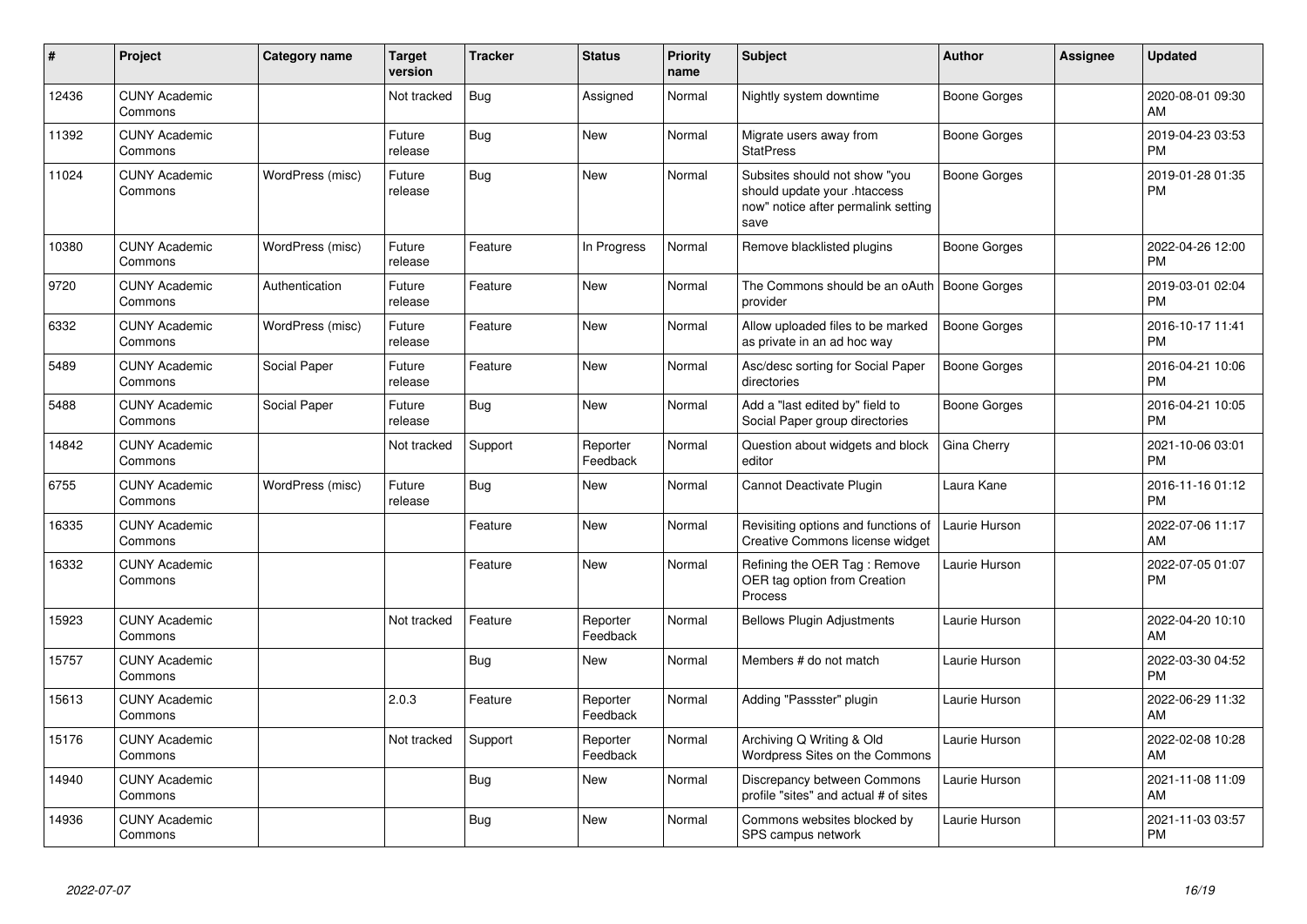| #     | Project                         | <b>Category name</b>     | <b>Target</b><br>version | <b>Tracker</b> | <b>Status</b>        | Priority<br>name | <b>Subject</b>                                                    | <b>Author</b> | <b>Assignee</b> | <b>Updated</b>                |
|-------|---------------------------------|--------------------------|--------------------------|----------------|----------------------|------------------|-------------------------------------------------------------------|---------------|-----------------|-------------------------------|
| 14538 | <b>CUNY Academic</b><br>Commons |                          | Not tracked              | Support        | Reporter<br>Feedback | Normal           | <b>Weebly To Commons</b>                                          | Laurie Hurson |                 | 2021-09-14 10:47<br>AM        |
| 13650 | <b>CUNY Academic</b><br>Commons | Group Library            | Future<br>release        | Feature        | New                  | Normal           | Forum Attachments in Group<br>Library                             | Laurie Hurson |                 | 2021-11-19 12:30<br><b>PM</b> |
| 12328 | <b>CUNY Academic</b><br>Commons |                          | Not tracked              | Support        | <b>New</b>           | Normal           | Sign up Code for Non-CUNY<br>Faculty                              | Laurie Hurson |                 | 2020-01-28 10:25<br>AM        |
| 11843 | <b>CUNY Academic</b><br>Commons | WordPress (misc)         | Future<br>release        | Design/UX      | <b>New</b>           | Normal           | Tweaking the Gutenberg Editor<br>Interface                        | Laurie Hurson |                 | 2022-04-26 12:00<br><b>PM</b> |
| 11415 | <b>CUNY Academic</b><br>Commons | <b>WordPress Plugins</b> | Not tracked              | <b>Bug</b>     | Reporter<br>Feedback | Normal           | Blog Subscriptions in Jetpack                                     | Laurie Hurson |                 | 2019-05-14 10:34<br>AM        |
| 11131 | <b>CUNY Academic</b><br>Commons |                          | Future<br>release        | Feature        | Reporter<br>Feedback | Normal           | <b>Image Annotation Plugins</b>                                   | Laurie Hurson |                 | 2019-02-26 11:33<br>AM        |
| 6356  | <b>CUNY Academic</b><br>Commons | <b>WordPress Plugins</b> | Future<br>release        | Bug            | Reporter<br>Feedback | Low              | Should Subscribe2 be<br>deprecated?                               | Luke Waltzer  |                 | 2017-03-20 12:20<br><b>PM</b> |
| 16099 | <b>CUNY Academic</b><br>Commons |                          |                          | Support        | Reporter<br>Feedback | Normal           | request for Newsletter Glue                                       | Marilyn Weber |                 | 2022-05-13 12:14<br><b>PM</b> |
| 15816 | <b>CUNY Academic</b><br>Commons |                          | Not tracked              | Support        | New                  | Normal           | slow loading at SPS                                               | Marilyn Weber |                 | 2022-04-05 01:26<br><b>PM</b> |
| 15685 | <b>CUNY Academic</b><br>Commons |                          |                          | Support        | <b>New</b>           | High             | problem with chrome?                                              | Marilyn Weber |                 | 2022-04-25 03:40<br><b>PM</b> |
| 15655 | <b>CUNY Academic</b><br>Commons |                          | 2.0.3                    | Support        | Reporter<br>Feedback | Normal           | Event Aggregator plugin?                                          | Marilyn Weber |                 | 2022-06-29 11:32<br>AM        |
| 15565 | <b>CUNY Academic</b><br>Commons |                          |                          | Support        | <b>New</b>           | Normal           | Events - send updates to an email<br>listserv                     | Marilyn Weber |                 | 2022-03-10 01:06<br><b>PM</b> |
| 15370 | <b>CUNY Academic</b><br>Commons |                          |                          | Support        | Reporter<br>Feedback | Normal           | All-in-One Event Calendar?                                        | Marilyn Weber |                 | 2022-02-17 11:03<br>AM        |
| 15260 | <b>CUNY Academic</b><br>Commons |                          |                          | Support        | Reporter<br>Feedback | Normal           | Diacritical markings   European<br>Stages                         | Marilyn Weber |                 | 2022-02-04 08:16<br>AM        |
| 15169 | <b>CUNY Academic</b><br>Commons |                          | 2.0.3                    | Support        | Reporter<br>Feedback | Normal           | new Prelude website zipfiles for<br>custom theme and other files. | Marilyn Weber |                 | 2022-06-29 11:32<br>AM        |
| 15045 | <b>CUNY Academic</b><br>Commons |                          |                          | Support        | New                  | Normal           | no result for KCeL in the search<br>box on the commons            | Marilyn Weber |                 | 2021-12-10 11:29<br>AM        |
| 14911 | <b>CUNY Academic</b><br>Commons | <b>WordPress Themes</b>  | Not tracked              | Support        | New                  | Normal           | Twentytwentyone theme                                             | Marilyn Weber |                 | 2021-10-28 10:37<br>AM        |
| 14900 | <b>CUNY Academic</b><br>Commons |                          | Not tracked              | Support        | Reporter<br>Feedback | Normal           | previous theme?                                                   | Marilyn Weber |                 | 2021-10-25 10:31<br>AM        |
| 14784 | <b>CUNY Academic</b><br>Commons |                          |                          | Support        | Reporter<br>Feedback | Normal           | User report of logo problem when<br>using Customizer theme        | Marilyn Weber |                 | 2021-09-17 10:25<br>AM        |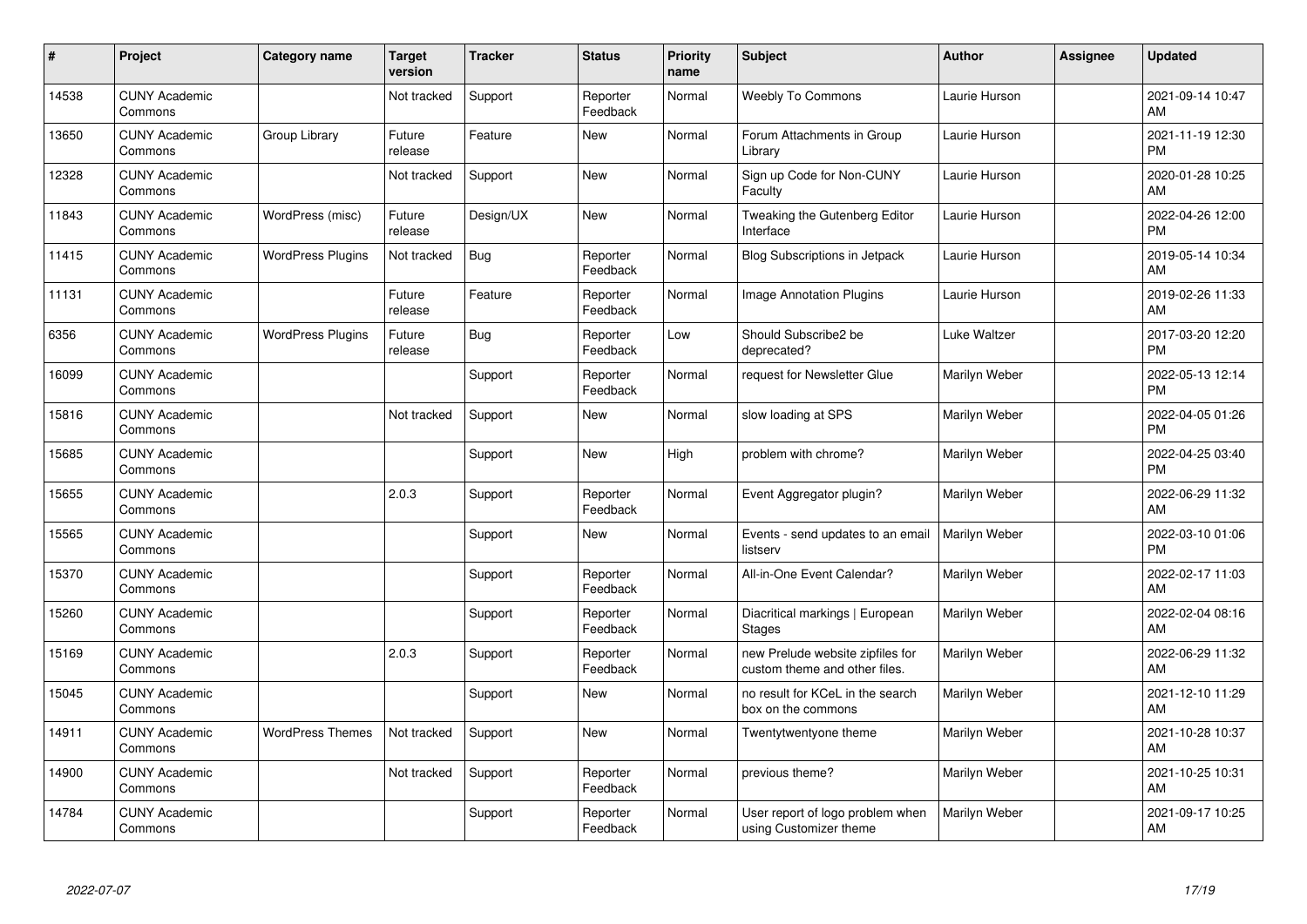| #     | Project                         | <b>Category name</b>       | <b>Target</b><br>version | <b>Tracker</b> | <b>Status</b>        | <b>Priority</b><br>name | <b>Subject</b>                                                                                | <b>Author</b> | <b>Assignee</b> | <b>Updated</b>                |
|-------|---------------------------------|----------------------------|--------------------------|----------------|----------------------|-------------------------|-----------------------------------------------------------------------------------------------|---------------|-----------------|-------------------------------|
| 14398 | <b>CUNY Academic</b><br>Commons |                            | Not tracked              | Support        | Reporter<br>Feedback | Normal                  | Events plug-in notification problem                                                           | Marilyn Weber |                 | 2021-05-11 11:21<br>AM        |
| 14074 | <b>CUNY Academic</b><br>Commons | WordPress (misc)           | Not tracked              | Support        | Reporter<br>Feedback | Normal                  | page password protection problem                                                              | Marilyn Weber |                 | 2021-03-02 11:03<br>AM        |
| 13975 | <b>CUNY Academic</b><br>Commons | Social Paper               | Not tracked              | Support        | Reporter<br>Feedback | Normal                  | can't approve comments on Social<br>Paper paper                                               | Marilyn Weber |                 | 2021-02-12 09:33<br>AM        |
| 13912 | <b>CUNY Academic</b><br>Commons |                            | Not tracked              | Feature        | Hold                 | Low                     | posting "missed schedule"                                                                     | Marilyn Weber |                 | 2021-02-23 10:46<br>AM        |
| 13255 | <b>CUNY Academic</b><br>Commons |                            | Not tracked              | Support        | Reporter<br>Feedback | Normal                  | Accessibility problems                                                                        | Marilyn Weber |                 | 2020-09-01 05:48<br><b>PM</b> |
| 13034 | <b>CUNY Academic</b><br>Commons |                            | Not tracked              | Support        | Reporter<br>Feedback | Normal                  | a site is asking people to join the<br>Commons to get a download                              | Marilyn Weber |                 | 2020-07-12 07:23<br>AM        |
| 12360 | <b>CUNY Academic</b><br>Commons | <b>WordPress Themes</b>    | Not tracked              | Bug            | Reporter<br>Feedback | Normal                  | site just says "DANTE We are<br>currently in maintenance mode,<br>please check back shortly." | Marilyn Weber |                 | 2020-02-04 12:13<br>PM        |
| 12352 | <b>CUNY Academic</b><br>Commons |                            | Not tracked              | Support        | New                  | Normal                  | "posts list" page builder block<br>option                                                     | Marilyn Weber |                 | 2020-02-03 01:29<br><b>PM</b> |
| 12350 | <b>CUNY Academic</b><br>Commons | <b>Blogs (BuddyPress)</b>  | Not tracked              | Support        | Reporter<br>Feedback | Normal                  | URL creation problem                                                                          | Marilyn Weber |                 | 2020-02-03 11:27<br>AM        |
| 11848 | <b>CUNY Academic</b><br>Commons |                            | Not tracked              | Support        | Hold                 | Normal                  | a Dean of Faculty wants to share a<br>large file                                              | Marilyn Weber |                 | 2019-09-24 08:44<br>AM        |
| 11787 | <b>CUNY Academic</b><br>Commons |                            | Not tracked              | Support        | Reporter<br>Feedback | Normal                  | automated comments notifications<br>on ZenDesk                                                | Marilyn Weber |                 | 2019-08-26 06:18<br><b>PM</b> |
| 11771 | <b>CUNY Academic</b><br>Commons |                            | Not tracked              | Support        | Reporter<br>Feedback | Normal                  | post displays in sections                                                                     | Marilyn Weber |                 | 2019-08-20 10:34<br>AM        |
| 11519 | <b>CUNY Academic</b><br>Commons |                            | Not tracked              | Support        | Assigned             | Normal                  | comment option not appearing                                                                  | Marilyn Weber |                 | 2019-09-24 10:28<br>AM        |
| 11509 | <b>CUNY Academic</b><br>Commons |                            | Not tracked              | Support        | Reporter<br>Feedback | Normal                  | deleted Page causing a Menu<br>problem?                                                       | Marilyn Weber |                 | 2019-06-04 09:54<br>AM        |
| 10657 | <b>CUNY Academic</b><br>Commons |                            | Not tracked              | Support        | Reporter<br>Feedback | Normal                  | child theme problems                                                                          | Marilyn Weber |                 | 2018-11-08 01:19<br><b>PM</b> |
| 10273 | <b>CUNY Academic</b><br>Commons | Registration               | Not tracked              | Support        | Reporter<br>Feedback | Normal                  | users combining CF and campus<br>address                                                      | Marilyn Weber |                 | 2019-09-18 10:58<br>AM        |
| 5992  | <b>CUNY Academic</b><br>Commons | <b>Email Notifications</b> | Future<br>release        | Feature        | <b>New</b>           | Normal                  | Changing the From line of<br>autogenerated blog emails                                        | Marilyn Weber |                 | 2018-09-27 05:19<br><b>PM</b> |
| 5205  | <b>CUNY Academic</b><br>Commons | Social Paper               | Future<br>release        | Feature        | New                  | Normal                  | Social Paper folders                                                                          | Marilyn Weber |                 | 2016-02-11 10:24<br><b>PM</b> |
| 5199  | <b>CUNY Academic</b><br>Commons | Social Paper               | Future<br>release        | Feature        | <b>New</b>           | Normal                  | add tables to the SP editor                                                                   | Marilyn Weber |                 | 2016-10-24 11:27<br>AM        |